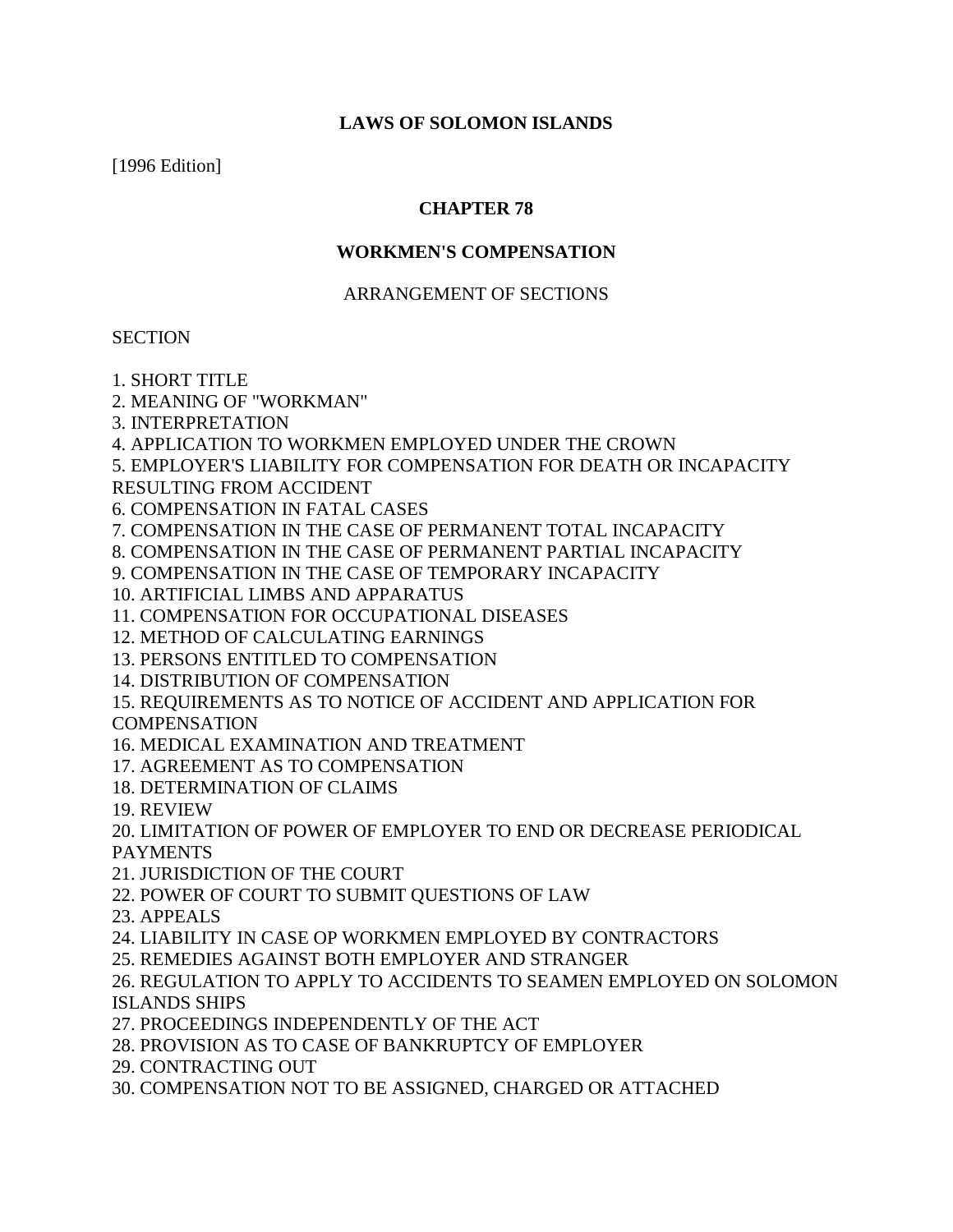### 31. REGULATIONS 32. RULES OF COURT 33. REGULATIONS AS TO TRANSFER OF FUNDS

## **CHAPTER 78**

------------------------------------

### **WORKMEN'S COMPENSATION**

### AN ACT TO MAKE PROVISION FOR COMPENSATION TO INJURED WORKMEN

*5 of 1952 2 of 1964 4 of 1968 7 of 1969 LN 46A of 1978 LN 88 of 1978 3 of 1979 1 of 1981 3 of 1982*

[*1st October 1952*]

#### **Short title**

**1.** This Act may be cited as the Workmen's Compensation Act.

#### **Meaning of "workman"**

*3 of 1979, s. 2*

**2.**-(1) In this Act, unless the context otherwise requires and subject to section 4 and the proviso to this subsection, the expression "workman" means any person who has, either before or after the commencement of this Act, entered into a contract of service or apprenticeship (whether express or implied, oral or in writing) with an employer to work in any capacity, including that of a casual employee or worker:

Provided that the following persons are excepted from the definition of "workman" -

*(a)* any person who is not employed as a manual labourer and whose earnings exceed such sum as the Minister may by Order prescribe; or

- *(b)* an outworker; or
- *(c)* a tributer; or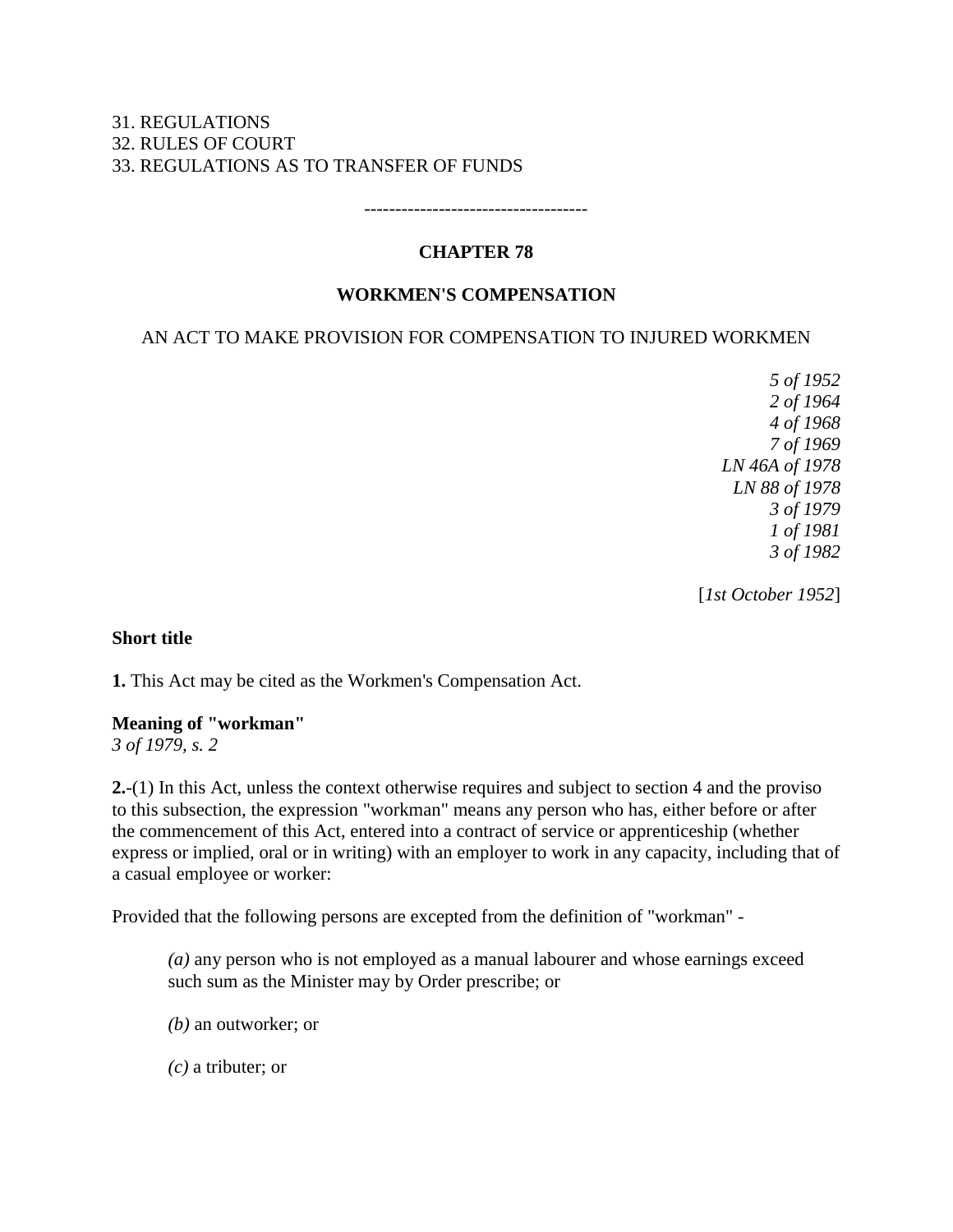*(d)* a member of the employer's family living in his house; or

*(e)* any class of persons whom the Minister may by Order declare not to be workmen for the purposes of this Act.

(2) If in any proceedings for the recovery of compensation under this Act it appears to the court that the contract of service or apprenticeship under which the injured person was working at the time when the accident causing the injury happened was illegal, the court may, if having regard to all the circumstances of the case it thinks proper to do so, deal with the matter as if the injured person had at the time aforesaid been a person working under a valid contract of service or apprenticeship.

(3) Except for the purposes of section 17 any reference to a workman who has been injured shall, unless the context otherwise requires, where the workman is dead, include a reference to his legal personal representative or to his dependants or any of them or the Minister or such other officer as the Minister may appoint to act on behalf of the dependants of the workman.

*LN 46A of 1978*

### **Interpretation**

*3 of 1979, s. 3*

**3.**-(1) In this Act unless the context otherwise requires-

"casual employee or worker" means an employee or worker employed on a temporary or irregular basis at an hourly or daily rate of wages payable at the end of each day or on completion of a task or piece of work specified at the time of engagement which said task or piece of work is capable of being completed in a shorter period than the normal working week or the statutory working week (as defined in the Labour Act) whichever is the lesser;

"child" includes adopted child, grandchild, adopted grand-child, stepson and stepdaughter;

*2 of 1964, s. 3*

"Commissioner of Labour" means the Commissioner of Labour appointed pursuant to the Labour Act and includes a Deputy Commissioner of Labour and an Assistant Commissioner of Labour;

*LN 46A/1978*

"court" means a Magistrate's Court;

"compensation" means compensation as provided by this Act;

"dependants" means those members of the family of a workman who are wholly or in part dependent upon his earnings at the time of his death, or would but for the incapacity due to the accident have been so dependent, and, where the workman, being the parent or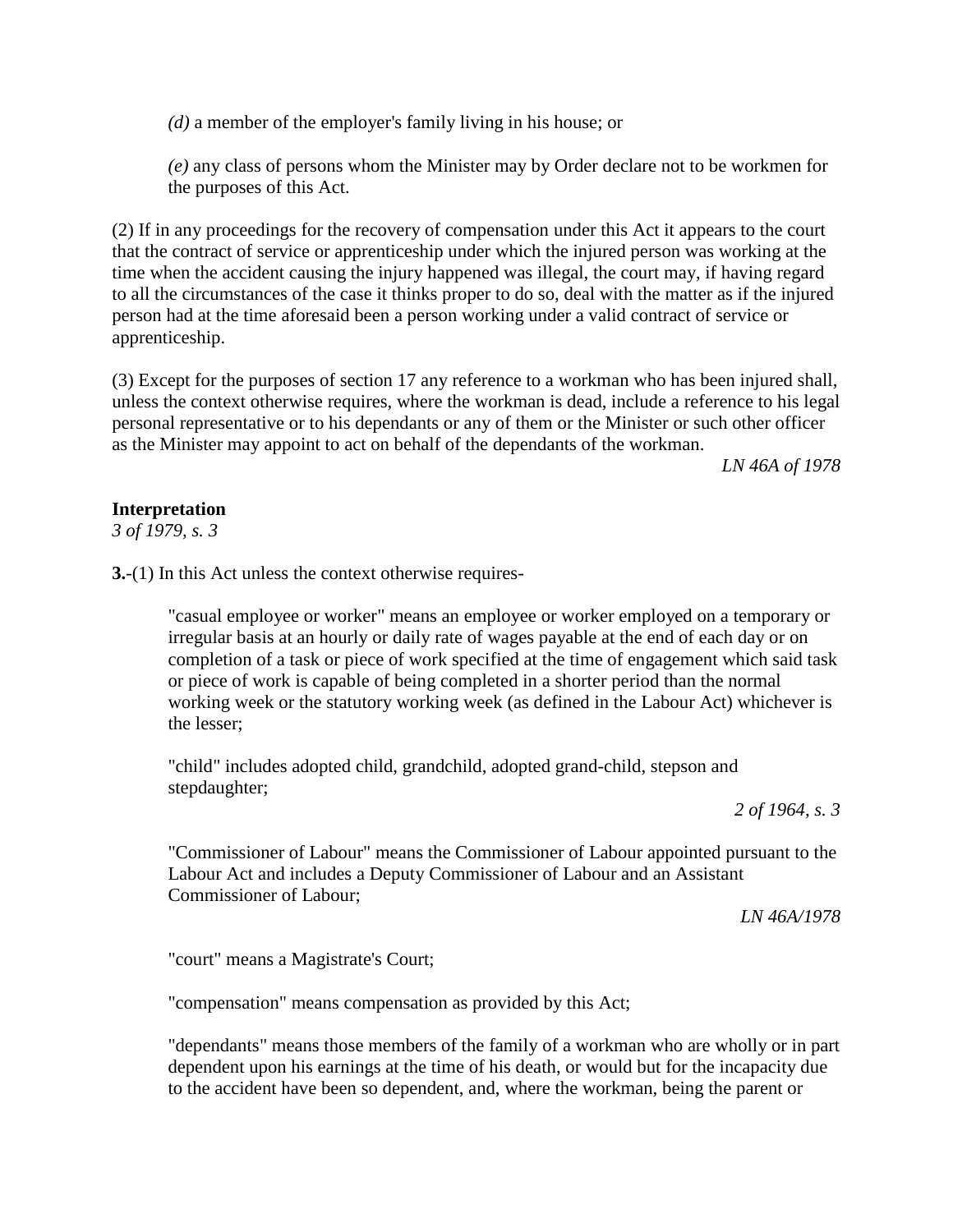grandparent of an illegitimate child, leaves such child so dependent on his earnings or, being an illegitimate child, leaves a parent or grandparent so dependent on his earnings shall include such an illegitimate child or parent or grandparent respectively:

Provided that a person shall not be deemed to be a partial dependant of another person unless he was dependent partially on contributions from or made on behalf of that other person for the provision of the ordinary necessaries of life suitable for persons in his class and position;

"earnings" includes wages or salary and, unless otherwise prescribed, any allowance in respect of his employment paid to the workman by the employer and the value of any food, fuel, or quarters supplied to the workman by the employer; and any overtime payments or other special remuneration for work done, whether by way of bonus or otherwise, if of constant character or for work habitually performed; but shall not include remuneration for intermittent overtime, or casual payments of a non-recurrent nature, or any *ex gratia* payment whether given by the employer or other person, or the value of a travelling allowance, or the value of any travelling concession, or a contribution paid by the employer of a workman towards any pension or provident fund, or a sum paid to a workman to cover any special expenses entailed on him by the nature of his employment; *7 of 1969, s. 2*

"employer" includes the Government of Solomon Islands and any body of persons corporate or unincorporate and the legal representative of a deceased employer, and, where the services of a workman are temporarily let or lent on hire to another person by the person with whom the workman has entered into a contract of service or apprenticeship, the latter shall for the purposes of this Act, be deemed to continue to be the employer of the workman whilst he is working for that other person; and in relation to a person employed for the purposes of any game or recreation and engaged or paid through a club, the manager, or members of the managing committee of the club shall, for the purposes of this Act, be deemed to be the employer;

"insurer" includes any insurance society, association, company or underwriter;

"medical practitioner" means a medical practitioner registered as such under the provisions of the Medical and Dental Practitioners Act;

*Cap. 102*

"member of a family" means wife or husband, father, mother, grandfather, grandmother, stepfather, stepmother, son, daughter, grandson, granddaughter, stepson, stepdaughter, brother, sister, half-brother, half-sister, niece or nephew and shall include any child or children, not specifically mentioned, living with the deceased at the time of his death and wholly or mainly dependent upon his earnings and such other person as was at the time of the injury living in the household of the worker and was wholly or mainly dependent upon his earnings;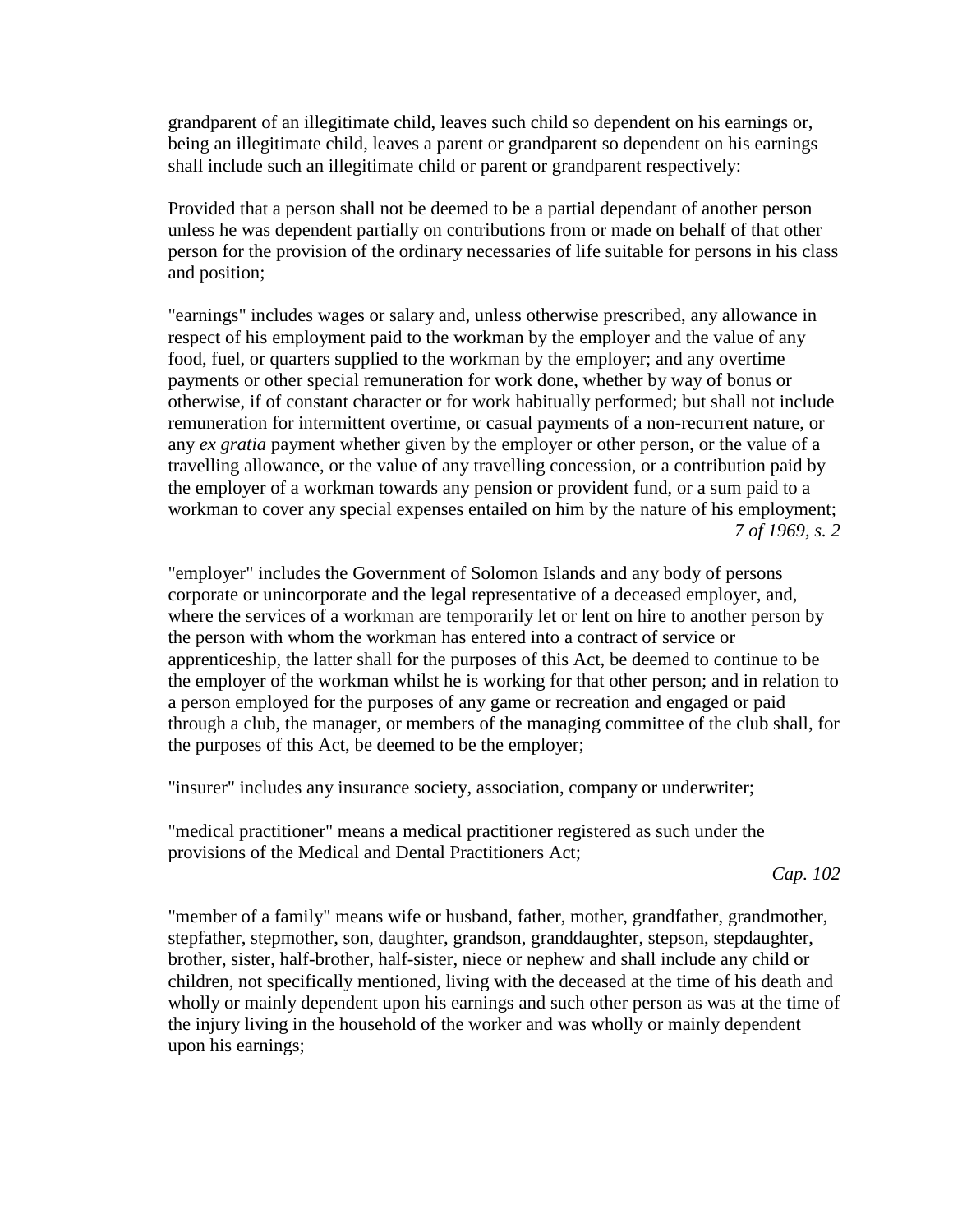"outworker" means a person to whom articles or materials are given out to be made up, cleaned, washed, altered, ornamented, finished, or repaired, or adapted for sale in his own home or on other premises not under the control or management of the person who gave out the materials or articles;

"parent" includes adoptive parent, grandparent, adoptive grandparent, stepfather and stepmother;

"partial incapacity" means where the incapacity is of a temporary nature, such incapacity as reduces the earning capacity of a workman in any employment in which he was engaged at the time of the accident resulting in the incapacity, and, where the incapacity is of a permanent nature, such incapacity as reduces his earning capacity in every employment which he was capable of undertaking at that time:

Provided that every injury specified in the First Schedule, except such injury or combination of injuries in respect of which the percentage or aggregate percentage of the loss of earning capacity as specified in that Schedule against such injury or injuries amounts to one hundred *per centum* or more, shall be deemed to result in permanent partial incapacity;

### *First Schedule*

"seaman" means any workman, employed as master, officer, pilot, seaman, engineman, apprentice, stevedoring labourer, or in any other capacity whatsoever on board a ship by the owner or charterer thereof;

"Solomon Islands ship" means-

*(a)* any ship which is registered in Solomon Islands under the Merchant Shipping Act, 1894;

*(b)* any ship which is owned by a body corporate established under the laws of Solomon Islands or having its principal office or place of business in Solomon Islands, or any ship which is in the possession of any such body corporate by virtue of a charter;

*(c)* any ship which is owned by any person whose chief office or place of business in respect of the management of that ship is in Solomon Islands or any ship which is in the possession of any such person by virtue of a charter;

*57 & 58 Vict. c. 60*

"territorial waters" means that part of the sea adjacent to any island of Solomon Islands which is within three geographical miles measured from low water mark of the seaward side of the reef fronting such coast, or, where a reef is not present, from the low water mark of the coast itself;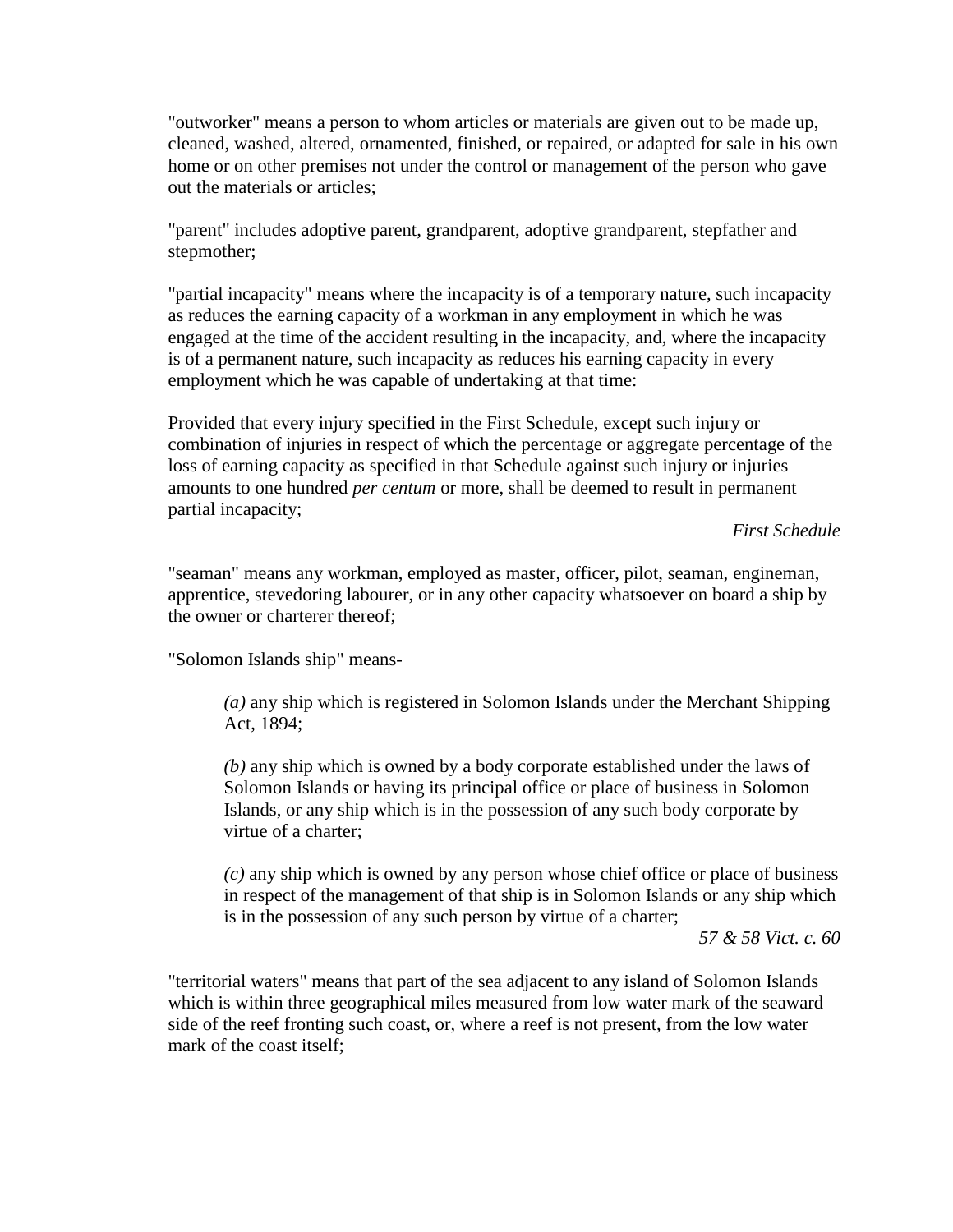"total incapacity" means such incapacity, whether of a temporary or permanent nature, as incapacitates a workman for any employment which he was capable of undertaking at the time of the accident resulting in such incapacity:

Provided that permanent total incapacity shall be deemed to result from an injury or from any combination of injuries specified in the First Schedule where the percentage or aggregate percentage of the loss of earning capacity as specified in that Schedule against such injury or injuries, amounts to one hundred *per centum* or more;

*First Schedule*

"tributer" means a person who is granted permission to win minerals, receiving a proportion of the minerals won by him or the value thereof.

(2) The exercise and performance of the powers and duties of a local or other public authority shall, for the purposes of this Act, be deemed to be the trade or business of such local or other public authority.

### **Application to workmen employed under the Crown**

**4.** This Act shall apply to workmen employed by or under the Crown in the same way and to the same extent as if the employer were a private person.

**Employer's liability for compensation for death or incapacity resulting from accident** *2 of 1964, s.4 3 of 1979, s.4*

**5.**-(1) If in any employment personal injury by accident arising out of and in the course of the employment is caused to a workman, his employer shall, subject as hereinafter provided, be liable to pay compensation in accordance with the provisions of this Act. For the purposes of this Act, an accident arising out of the employment shall be deemed, in the absence of evidence to the contrary, to have arisen in the course of the employment and an accident arising in the course of the employment shall be deemed, in the absence of evidence to the contrary, to have arisen out of the employment:

Provided that -

*(a)* the employer shall not be liable under this Act in respect of any injury, other than an injury which results in partial incapacity of a permanent nature, which does not incapacitate the workman for a period exceeding three days from attending at the work at which he was employed; and

*(b)* if it is proved that the injury to a workman is attributable to the serious and wilful misconduct of that workman, any compensation claimed in respect of that injury shall, unless the injury results in death or serious and permanent incapacity, be disallowed.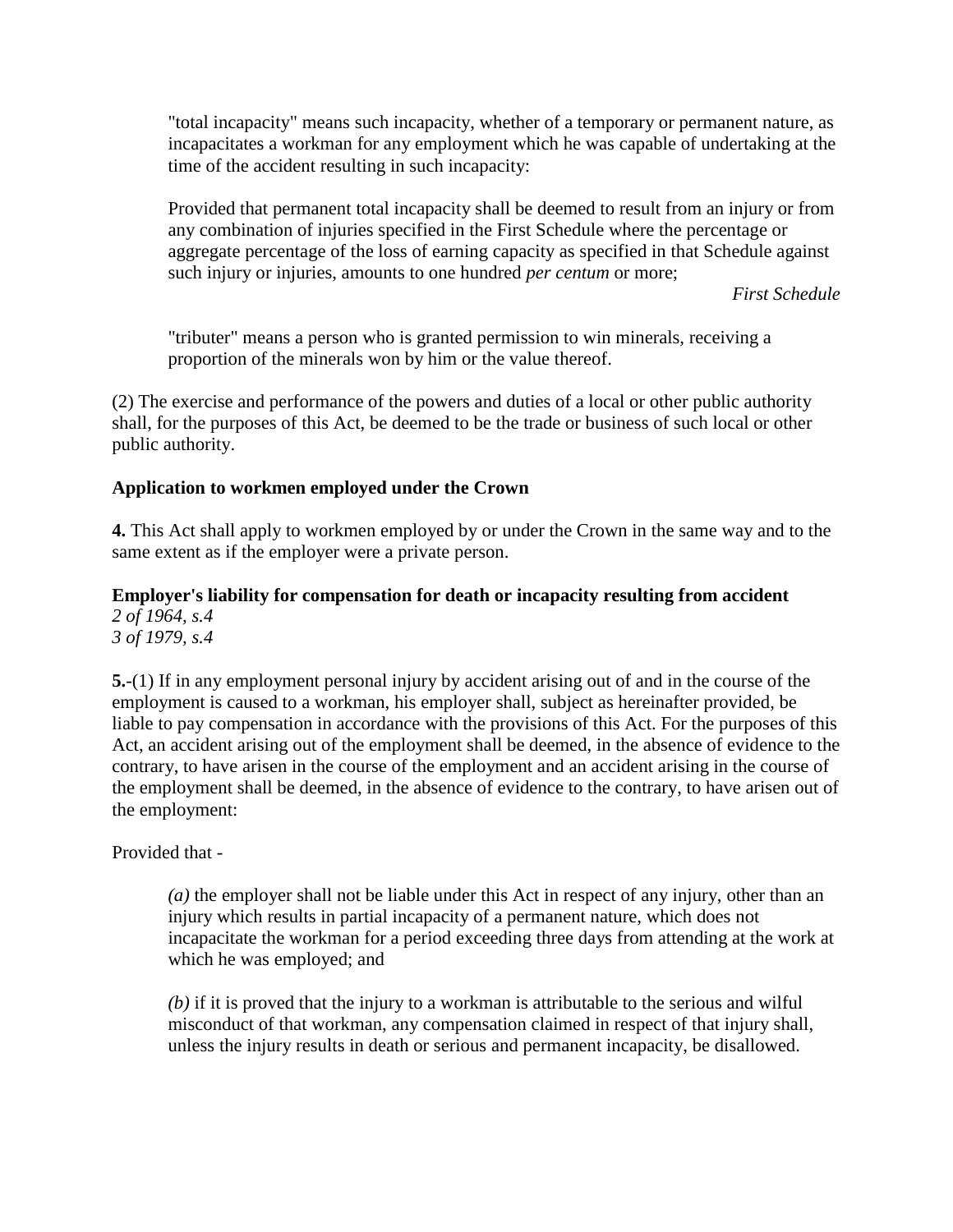(2) For the purposes of this Act, an accident resulting in the death or serious and permanent incapacity of a workman shall be deemed to arise out of and in the course of his employment, notwithstanding that the workman was at the time when the accident happened acting in contravention of any statutory or other regulation applicable to his employment, or of any orders given by or on behalf of his employer, or that he was acting without instructions from his employer, if such act was done by the workman for the purposes of and in connection with his employer's trade or business.

(3) No compensation shall be payable under this Act in respect of any incapacity or death resulting from a deliberate self-injury.

(4) No compensation shall be payable under this Act in respect of any incapacity or death resulting from personal injury, if the workman has at any time represented to the employer that he was not suffering or had not previously suffered from that or a similar injury, knowing that the representation was false.

(5) An accident happening to a workman in or about any premises at which he is for the time being employed for the purposes of his employer's trade or business shall be deemed to arise out of and in the course of his employment and the employer shall be liable to pay compensation if the accident happens while he is taking steps on an actual or supposed emergency at those premises to rescue, succour or protect persons who are, or are thought to be or possibly to be, injured or imperilled, or to avert or minimise serious damage to property.

(6) An accident happening to a workman while he is travelling to or from his place of work as a passenger by any vehicle, ship, vessel or aircraft provided by his employer or operated in the ordinary course of public transport service shall be deemed to arise out of and in the course of his employment. An accident happening to a workman travelling to or from his place of work as a passenger by any other vehicle, ship, vessel or aircraft shall not be deemed to arise out of and in the course of his employment unless the employer has given express or implied permission to use such other transport.

### **Compensation in fatal cases**

*2 of 1964, s. 5 3 of 1979, s. 5*

**6.** Where death results from the injury -

*(a)* if the workman leaves any dependants wholly dependent on his earnings, the amount of compensation shall be a sum equal to thirty-six months' earnings or such sum as the Minister may prescribe by order whichever is less:

Provided that in no case shall the amount of compensation under this paragraph be less than such sum as the Minister may prescribe by order: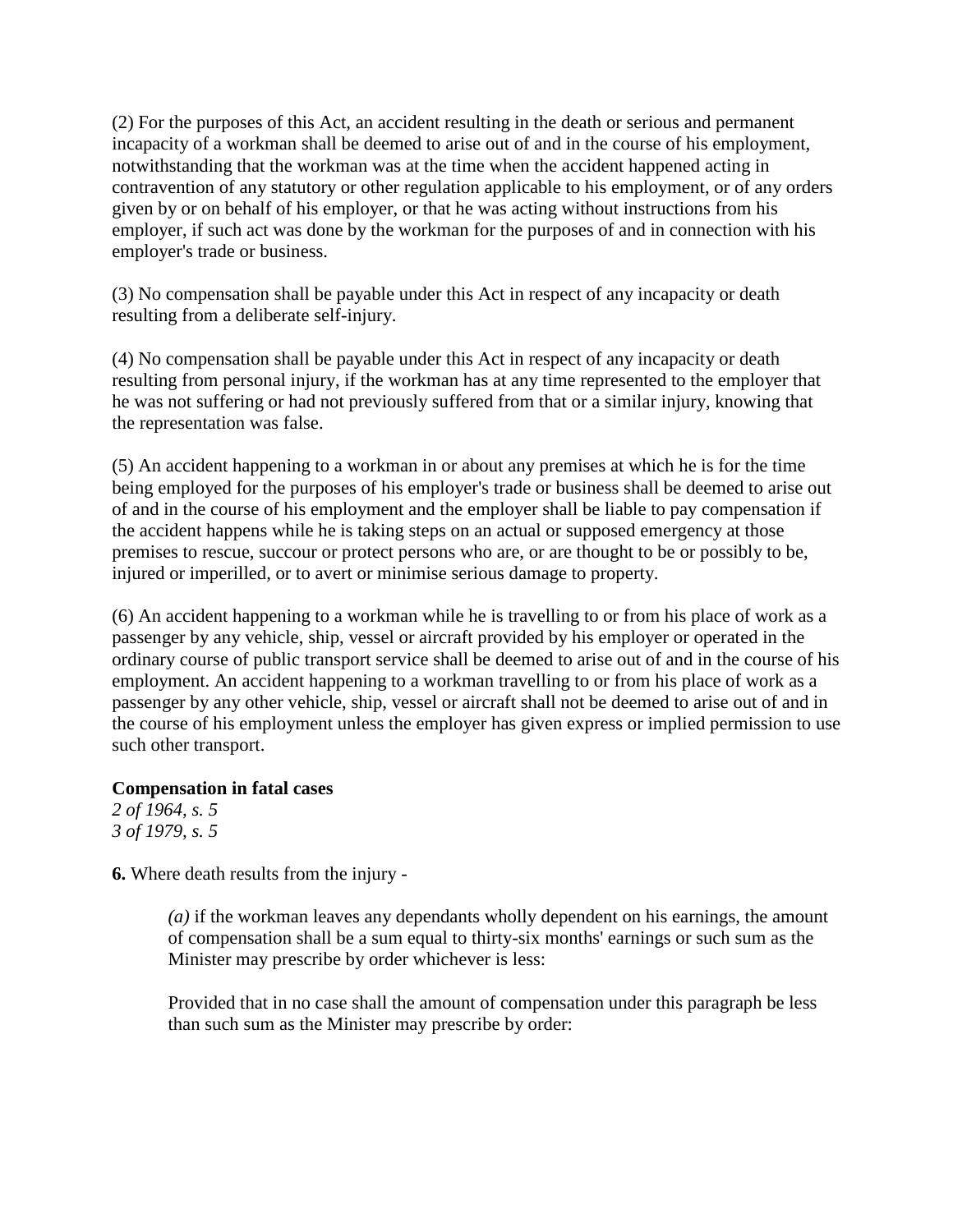Provided further that where in respect of the same accident compensation has been paid under the provisions of section 7 or section 8 there shall be deducted from the sum payable under this paragraph any sums so paid as compensation:

*(b)* if the workman does not leave any dependants wholly dependent on his earnings, but leaves any dependants in part so dependent, the amount of compensation shall be such sum, not exceeding in any case the amount payable under paragraph *(a)* of this section, as may be agreed upon or, in default of agreement, as may be determined by the court to be reasonable and proportionate to the injury to the said dependants;

*(c)* if the workman leaves no dependants, the reasonable expenses of the burial of the deceased workman and the reasonable expenses of medical attendance on the deceased workman, not exceeding such sum as the Minister may prescribe by Order, shall be paid by the employer.

### **Compensation in the case of permanent total incapacity**

*2 of 1964, s. 6 3 of 1979, s. 6*

**7.**- (1) Where permanent total incapacity results from the injury the amount of compensation shall be a sum equal to forty-eight months' earnings or such sum as the Minister may prescribe by Order whichever is less:

Provided that in no case shall the amount of compensation in respect of permanent total incapacity be less than such sum as the Minister may prescribe by Order.

(2) Notwithstanding the provisions of subsection (1), where an injury results in permanent total incapacity of such a nature that the injured workman must have the constant help of another person, additional compensation shall be paid amounting to one quarter of the amount which is otherwise payable under the provisions of this section.

## **Compensation in the case of permanent partial incapacity**

**8.**-(1) Where permanent partial incapacity results from the injury the amount of compensation shall be -

*(a)* in the case of an injury specified in the First Schedule, such percentage of the compensation which would have been payable in the case of permanent total incapacity as is specified therein as being the percentage of the loss of earning capacity caused by that injury; and

*(b)* in the case of an injury not specified in the First Schedule, such percentage of the compensation which would have been payable in the case of permanent total incapacity as is proportionate to the loss of earning capacity permanently caused by the injury.

*First Schedule*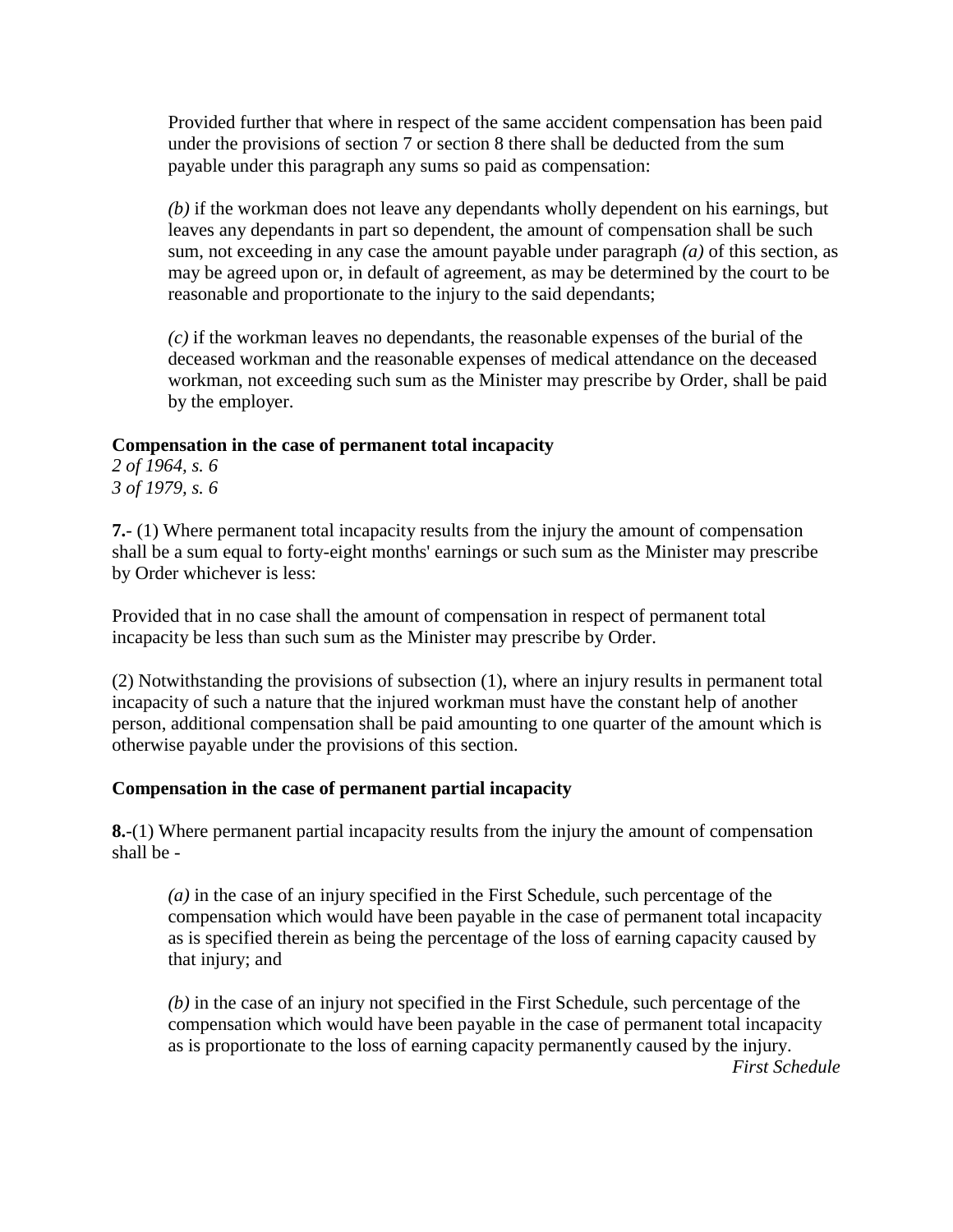(2) Where more injuries than one are caused by the same accident, the amount of compensation payable under the provisions of this section shall be aggregated, but not so in any case as to exceed the amount which would have been payable if permanent total incapacity had resulted from the injuries.

(3) The Minister may, from time to time, by notice, amend the First Schedule.

*7 of 1969, s. 3 LN 46A of 1978*

### **Compensation in the case of temporary incapacity**

*2 of 1964, s. 7 3 of 1979, s.* 7

**9.-**(1) Where temporary incapacity, whether total or partial, results from the injury, the compensation shall be the periodical payments hereinafter mentioned payable at such intervals as may be agreed upon or as the court may order, or a lump sum calculated accordingly, having regard to the probable duration and probable changes in degree of the incapacity. Such periodical payments shall be either-

*(a)* such monthly payment as the Minister may prescribe by Order; or

*(b)* where the monthly earnings of the workman are less than the amount prescribed by the Minister, the amount of such monthly earnings; or

*(c)* where the monthly earnings of the workman exceed one and one-half times the sum prescribed by the Minister, two-thirds of the workman's earnings:

Provided that -

(i) no periodical payment shall in any case exceed the difference between the amount of the monthly earnings which the workman was earning at the time of the accident and the amount of the monthly earnings which he is earning or is capable of earning during the period of incapacity in some suitable employment or business after the accident;

(ii) no periodical payment under the provisions of this section shall be at a higher rate than such sum as the Minister may prescribe by Order;

(iii) if the period of incapacity exceeds three days, compensation shall be payable in respect of the total period of incapacity;

(iv) neither the aggregate of the periodical payments nor the lump sum payable under this subsection shall exceed the lump sum which would be payable in respect of the same degree of incapacity under the provisions of section 7 or section 8, as the case may be, if the incapacity were permanent;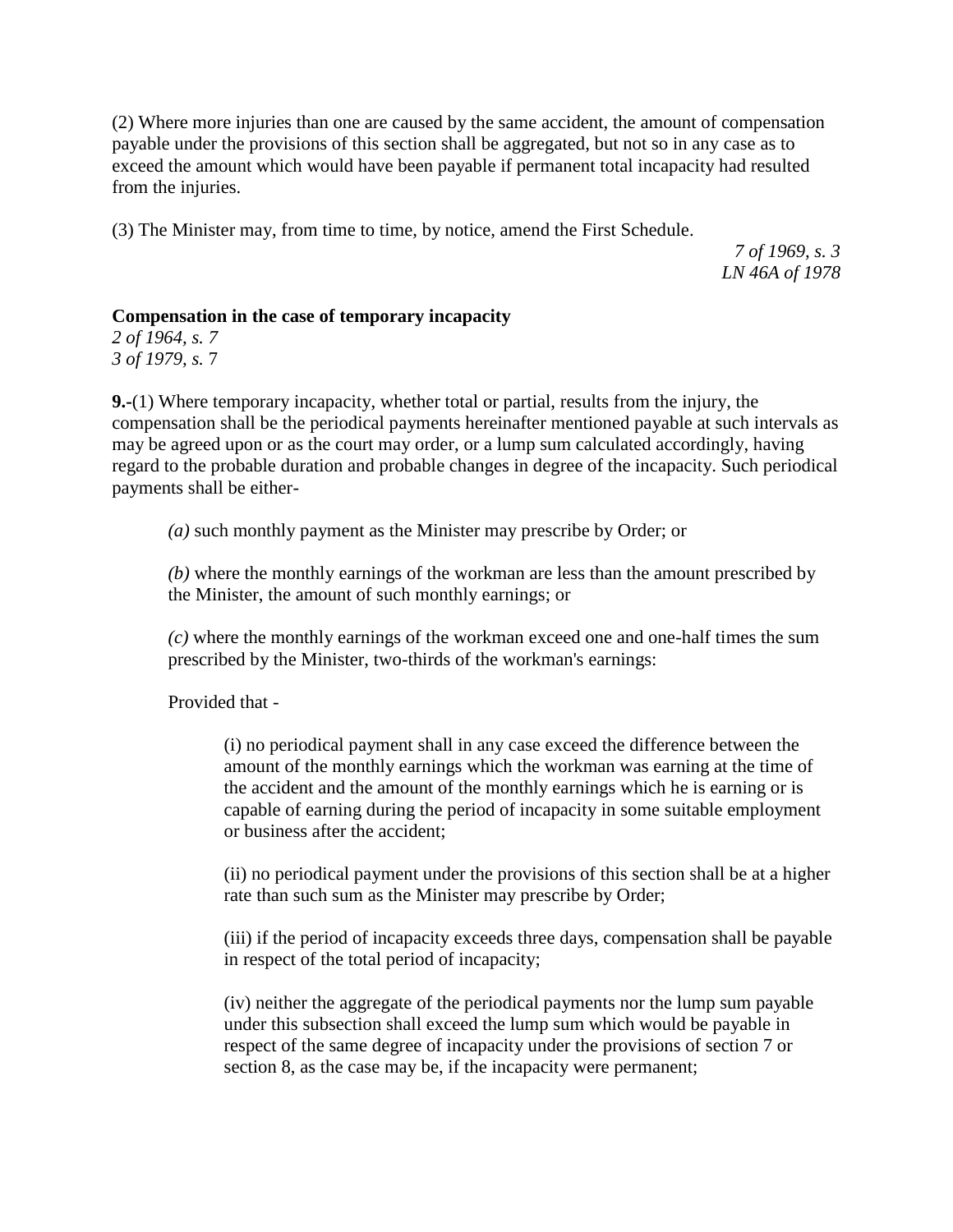(v) where a medical practitioner certifies as necessary on account of the injury any period spent by the workman in hospital or absent from his work, such period shall be regarded as a period of total temporary incapacity irrespective of the outcome of the injury.

(2) In fixing the periodical payments or lump sum payable under the last preceding subsection, a deduction shall be made of the value of any payment, allowance or benefit, including the value of any food, fuel or quarters, which the workman may receive from the employer during the period of incapacity.

*7 of 1969, s. 4*

(3) In the event of death or permanent incapacity following after temporary incapacity, no deductions shall be made from any lump sum payment under the provisions of section 6, section 7 or section 8 by reason of periodical payments or a lump sum payment having been made under the provisions of this section.

(4) On the ceasing of the incapacity before the date on which any periodical payment falls due, there shall be payable in respect of that period a sum proportionate to the duration of the incapacity in that period.

(5) Where a workman in receipt of periodical payments under the provisions of this section intends to leave the neighbourhood in which he was employed for the purpose of residing elsewhere, he shall give notice of such intention to the employer who may agree with the workman for the redemption of such periodical payments by a lump sum, or for the continuance of such periodical payments. If the employer and the workman are unable to agree, either party may apply to the court, which shall have jurisdiction to order such redemption and to determine the amount to be paid or to order the continuance of the periodical payments:

Provided that any lump sum so ordered to be paid together with the periodical payments already made to the workman shall not exceed the lump sum which would be payable in respect of the same degree of incapacity under subsection (1) of section 7, or section 8, as the case may be, if the incapacity were permanent.

(6) If a workman in receipt of periodical payments under the provisions of this section leaves the neighbourhood in which he was employed for the purpose of residing elsewhere without giving notice as provided in subsection (5) of this section or having given such notice leaves the neighbourhood as aforesaid without having come to an agreement with his employer for the redemption or continuance of such periodical payments, or without having made an application to the court under subsection (5) of this section, he shall not be entitled to any benefits under this Act during or in respect of the period of his absence. If the period of such absence exceeds six months, the workman shall cease to be entitled to any benefits under this Act.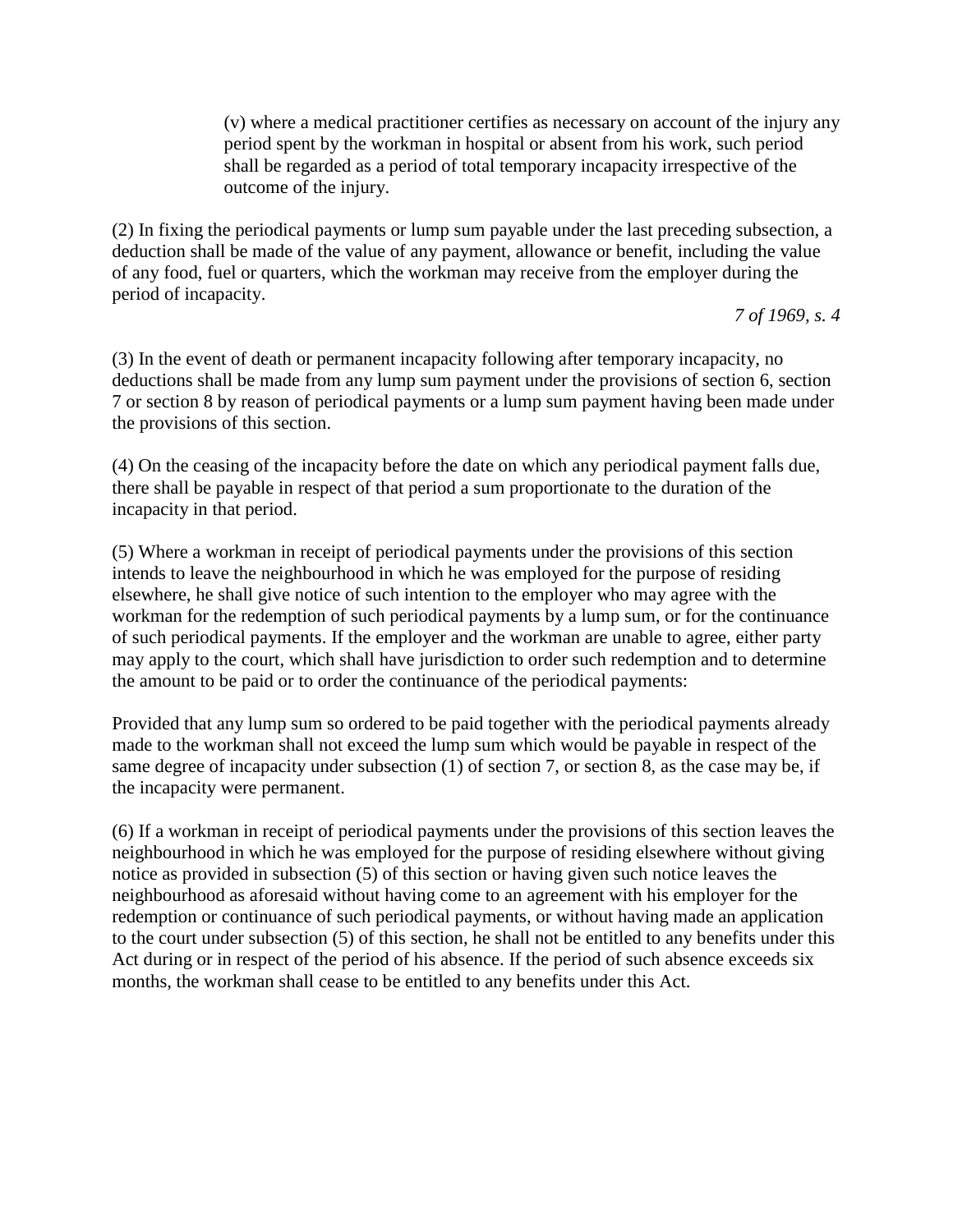### **Artificial limbs and apparatus**

*2 of 1964, s. 8*

**10.**- (1) Where an accident arising out of and in the course of his employment has caused loss of a limb or other mutilation and the supply of an artificial member or members or apparatus (including dental appliances and artificial eyes) will improve the earning capacity of an injured workman, such artificial member or members or apparatus shall be provided at the expense of the employer and the rate of compensation payable shall be reduced in proportion to the improvement in earning capacity resulting from the use of the artificial member or members or apparatus.

(2) The court may order an employer to pay for the replacement or repair of any artificial member or members or apparatus damaged as a result of an accident arising out of and in the course of a workman's employment by that employer.

### **Compensation for occupational diseases**

*7 of 1969, s. 5 Second Schedule*

**11.**-(1) If a workman, within the twelve months previous to the date of the disablement, contracts any disease specified in the Second Schedule and the disease is due to the nature of the employment, and the incapacity or death of the workman results from that disease, compensation shall be payable as if the disease was a personal injury by accident arising out of and in the course of that employment, and all the provisions of this Act shall apply accordingly, subject however to the provisions of this section.

(2) No compensation shall be payable under this section in respect of the incapacity or death of a workman if that incapacity begins or that death happens as the case may be, more than twelve months after the workman has ceased to be employed, in any employment to the nature of which the disease is due, by the employer from whom the compensation is claimed:

Provided that this subsection shall not apply to the death of a workman when his death has been preceded, whether immediately or not, by any period of incapacity in respect of which the employer is liable under this section.

(3) For the purposes of calculating the earnings of the workman in a claim for compensation under this section, the commencement of the incapacity of the workman, or the date of his death if there has been no previous period of incapacity, shall be treated as the date of the happening of the accident, if he is then employed in any employment to the nature of which the disease is due by the employer from whom the compensation is claimed, and, if he is not then so employed, the last day on which he was so employed shall for this purpose be treated as the date of the happening of the accident.

(4) For all the other purposes of this Act the commencement of the incapacity of the workman, or the date of his death if there has been no previous period of incapacity, shall be treated as the date of the happening of the accident.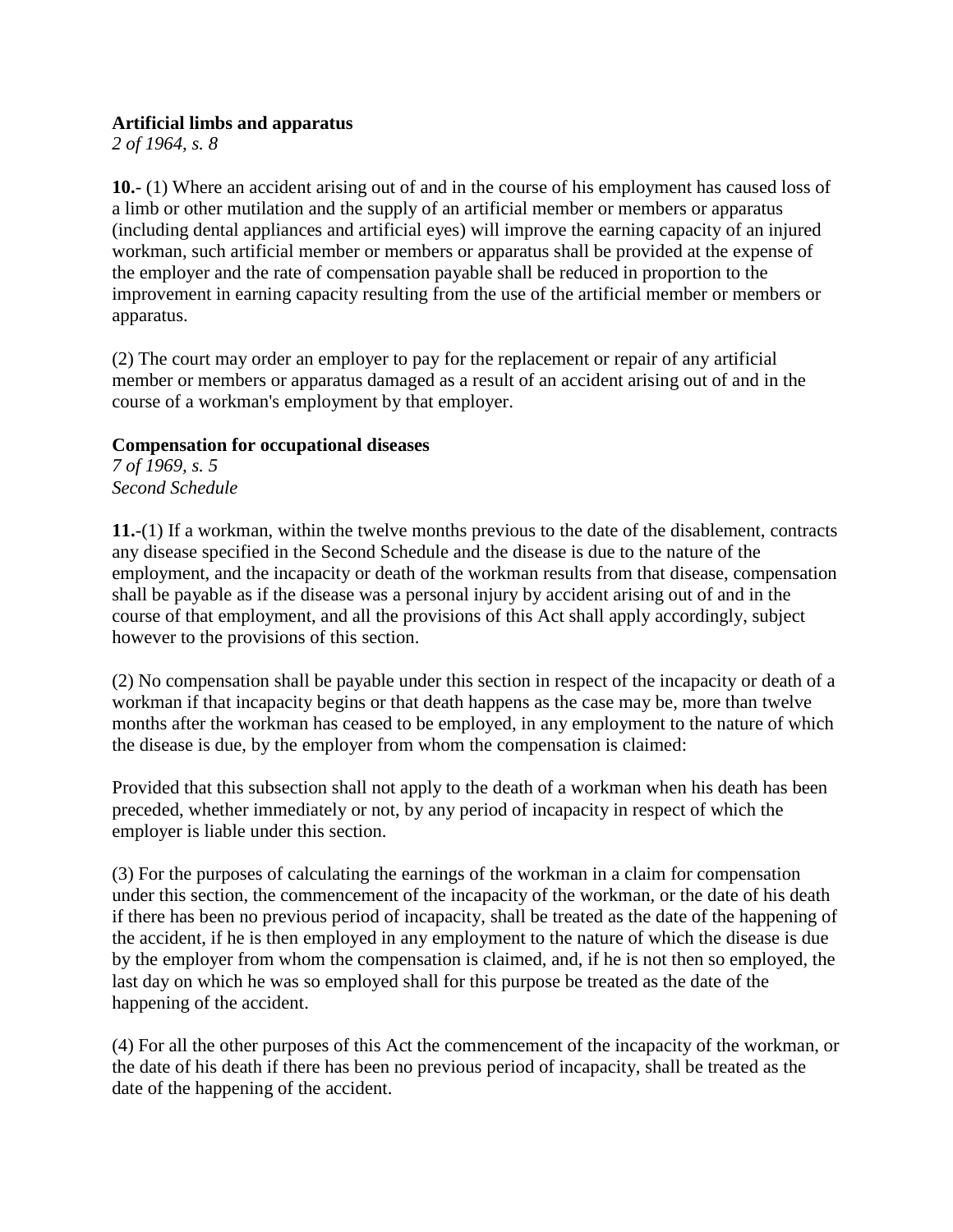(5) If the disease has been contracted by a gradual process, so that two or more employers are severally liable to pay compensation in respect thereof under this section, the aggregate amount of compensation recoverable shall not exceed the amount that would have been recoverable if those employers had been a single employer, and in any such case those employers shall, in default of agreement, be entitled as between themselves to such rights of contribution as the court thinks just, having regard to the circumstances of the case, in any action brought or application made by any of them for this purpose.

(6) *(a)* If a workman who suffers incapacity or dies as a result of any disease specified in the first column of the Second Schedule was, within the period of twelve months immediately preceding such incapacity or death, employed in any occupation specified in the second column of the Second Schedule opposite such disease, it shad be presumed, unless or until the contrary is proved, that the disease was due to the nature of such employment.

> *7 of 1969, s. 5 LN 46A of 1978 LN 88 of 1978 Second Schedule*

*(b)* The Minister may, from time to time, by notice, amend the Second Schedule:

Provided that the intention to issue any such notice shall be published in the Gazette by the Minister at least one month before the issue thereof, and any person wishing to do so may make his objections thereto in writing to the Commissioner of Labour who shall notify the Minister of any such objections before any such notice is issued.

(7) Nothing in this section shall affect the right of any person to recover compensation in respect of a disease to which this section does not apply if the disease is a personal injury by accident within the meaning of this Act.

### **Method of calculating earnings**

*3 of 1979, s.9*

**12.**-(1) For the purposes of this Act the monthly earnings of a workman shall be computed in such manner as is best calculated to give the rate per month at which the workman was being remunerated during the previous twelve months if he has been so long employed by the same employer, but, if not, then for any less period during which he has been in the employment of the same employer:

Provided that where by reason of the shortness of the time during which the workman has been in the employment of his employer or the casual nature of the employment, or the terms of the employment, it is impracticable at the date of the accident to compute the rate of remuneration, regard may be had to the average monthly amount which, during the twelve months previous to the accident, was being earned by a person of similar earning capacity in the same grade employed at the same work by the same employer, or, if there is no person so employed, by a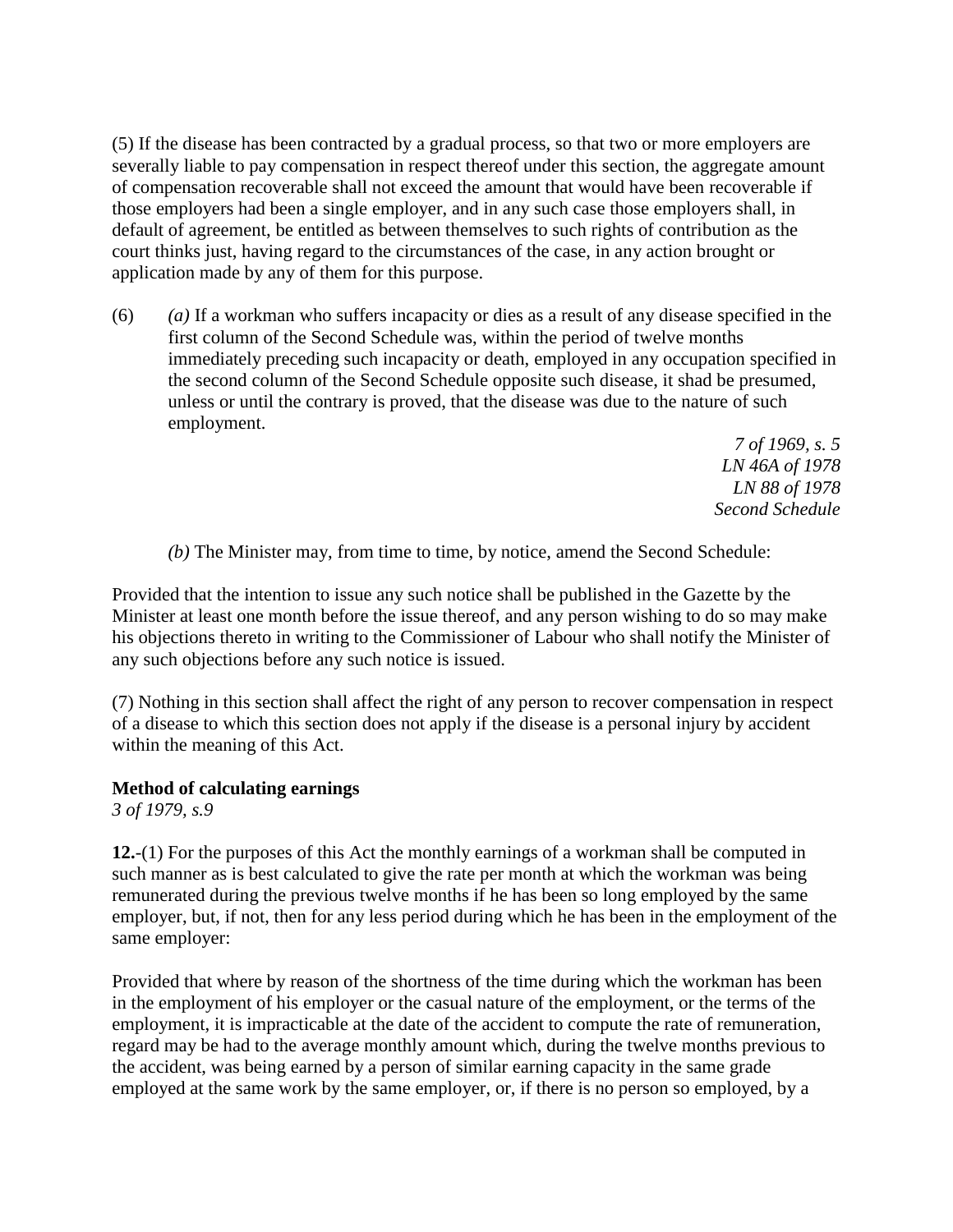person of similar earning capacity in the same grade employed in the same class of employment and in the same province.

(2) For the purposes of the preceding subsection, employment by the same employer shall be taken to mean employment by the same employer in the grade in which the workman was employed at the time of the accident, uninterrupted by absence from work due to illness or any other unavoidable cause.

(3) Where the workman had entered into concurrent contracts of service with two or more employers under which he worked at one time for one such employer and at another time for another such employer, his monthly earnings shall be computed as if his earnings under all such contracts were earnings in the employment of the employer for whom he was working at the time of the accident:

Provided that the earnings of the workman under the concurrent contract shall be taken into account only so far as the workman is incapacitated from performing the concurrent contract.

(4) Upon request of the workman to the employer liable to pay compensation, that employer shall furnish in writing a list of the earnings which have been earned by that workman upon which the amount of the monthly earnings may be calculated for the purposes of this section, or, if owing to the casual nature or the terms of the employment it is impracticable to furnish a list of the earnings of that particular workman, the employer shall furnish in writing the average monthly amount, which, during the twelve months previous to the accident, was being earned by a person of similar earning capacity in the same grade employed at the same work by the same employer, or, if there is no person so employed, by a person of similar earning capacity in the same grade employed in the same class of employment and in the same province.

(5) When a workman is at the time of the accident under the age of twenty-one years, or is an apprentice or learner, and his incapacity, whether total or partial, is permanent, his monthly earnings at the time of the accident shall be deemed to be the monthly sum which he would probably have been able to earn if he had then attained the age of twenty-one years or had completed his apprenticeship, or had ceased to be a learner, as the case may be, being in no case less than such sum as the Minister may prescribe by Order:

Provided that nothing in this subsection shall extend to the compensation payable on the death of a workman.

## **Persons entitled to compensation**

**13.**- (1) The compensation shall be payable to or for the benefit of the workman, or, where death results from the injury, to or for the benefit of his dependants as provided by this Act.

(2) Where there are both total and partial dependants nothing in this Act shall be construed as preventing the compensation being allotted partly to the total and partly to the partial dependants.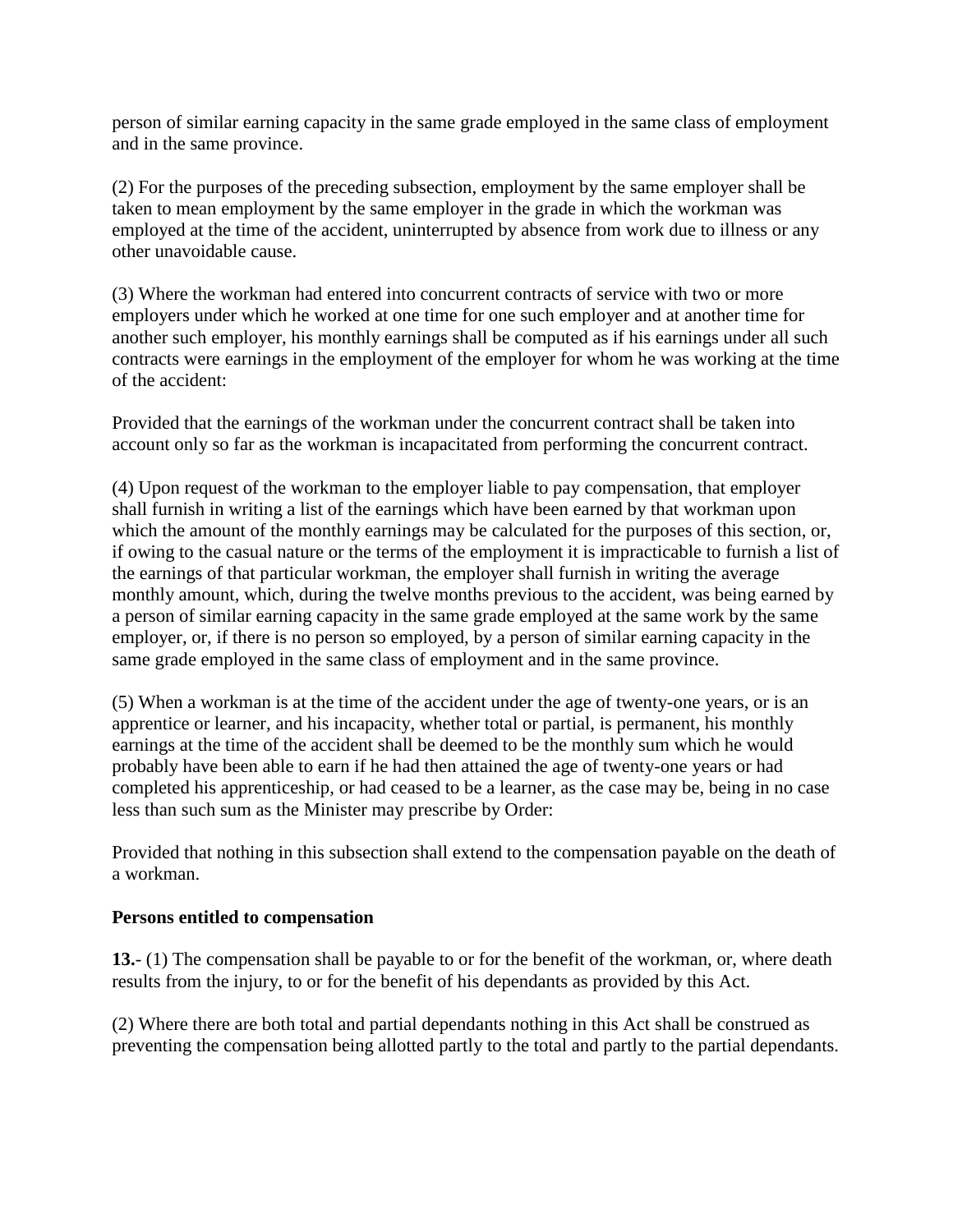(3) Where a dependant dies before a claim in respect of death is made under this Act, or, if a claim has been made, before an order for the payment of compensation has been made, the legal personal representative of the dependant shall have no right to payment of compensation, and the claim for compensation shall be dealt with as if that dependant had died before the workman.

## **Distribution of compensation**

**14.**-(1) Compensation payable where the death of a work-man has resulted from an injury shall be paid to the court, and the court may order any sum so paid in to be apportioned among the dependants of the deceased workman or any of them in such proportion as the court thinks fit, or, in the discretion of the court, to be allotted to any one such dependant, and the sum so allotted to any dependant shall be paid to him or be invested, applied, or otherwise dealt with for his benefit in such manner as the court thinks fit. Where, on application being made in accordance with the rules made under this Act, it appears to the court that, on account of the variation of the circumstances of the various dependants, or of any other sufficient cause, an order made under this subsection ought to be varied, the court may make such order as to the apportionment for the variation of the former order as in the circumstances of the case the court may think just.

(2) Compensation payable under the provisions of section 7 or section 8 and lump sums payable under the provisions of section 9 shall be paid to the court, and any sum so paid shall be paid to the person entitled thereto or be invested, applied or otherwise dealt with for his benefit in such manner as the court thinks fit.

(3) Nothing in this section shall prevent an employer from making any payment to a workman pending the settlement or determination of the claim and the court may order that the whole or any part of such payment shall be deducted from the amount of compensation payable to him under the provisions of this section.

(4) Any other compensation payable under this Act may be paid to the workman or to the court and when paid to the court shall be paid by the court to the person entitled thereto.

(5) The receipt of the clerk of the court shall be a sufficient discharge in respect of any amount paid to the court under the provisions of this Act.

(6) Any order or directions of the court under this section shall be final and shall not be questioned in, nor shall any appeal lie therefrom to, the High Court or any other court whatsoever.

*2 of 1964, s. 9*

## **Requirements as to notice of accident and application for compensation**

**15.**-(1) Proceedings for the recovery under this Act of compensation for an injury shall not be maintainable unless notice of the accident has been given by or on behalf of the workman as soon as practicable after the happening thereof and before the workman has voluntarily left the employment in which he was injured, and unless the application for compensation with respect to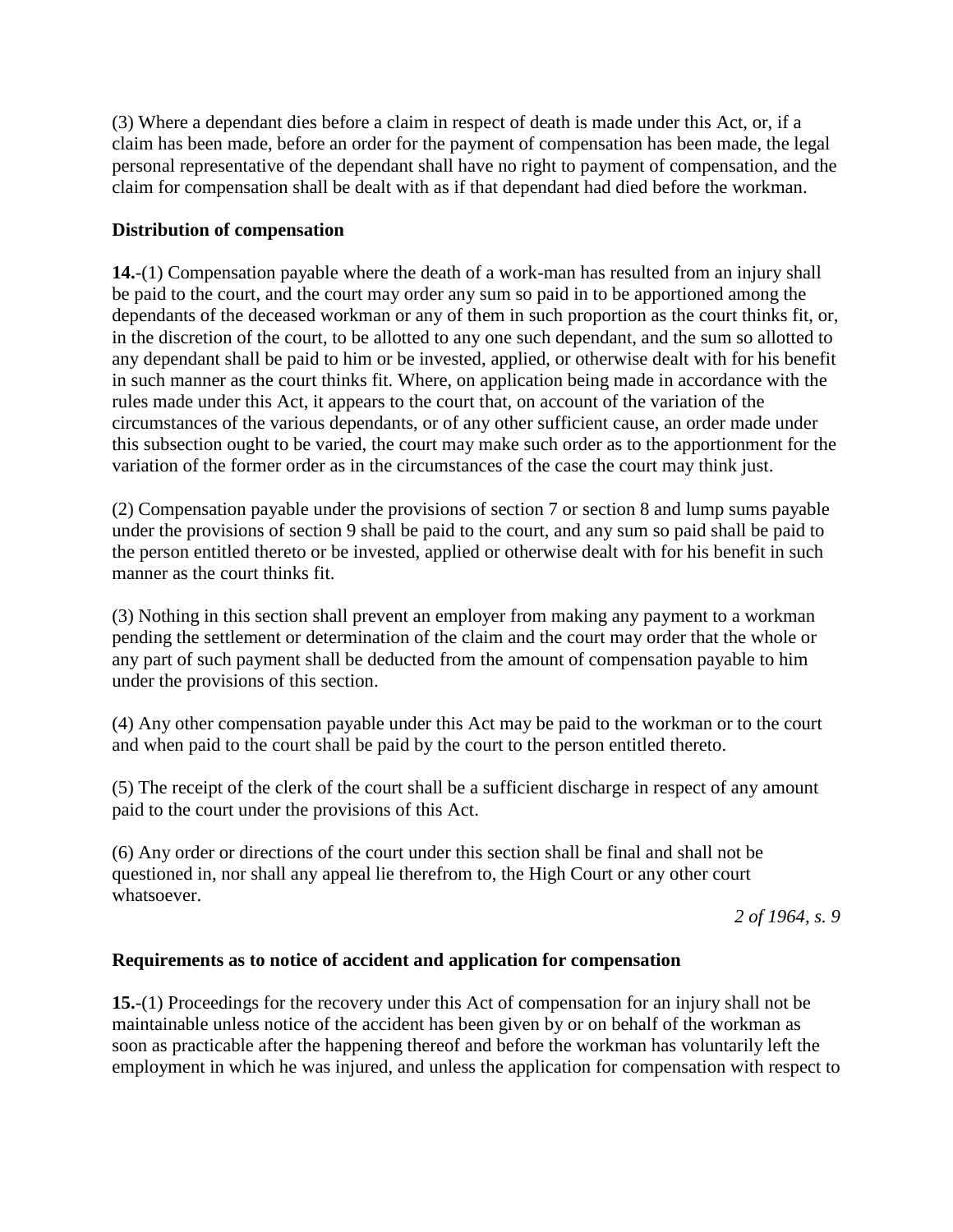such accident has been made within six months from the occurrence of the accident causing the injury or, in the case of death, within six months from the time of death:

Provided that -

*(a)* the want of, or any defect or inaccuracy in, such notice shall not be a bar to the maintenance of such proceedings if the employer is proved to have had knowledge of the accident from any other source at or about the time of the accident, or if it is found in the proceedings for settling the claim that the employer is not, or would not, if a notice or an amended notice were then given and the hearing postponed, be prejudiced in his defence by the want, defect or inaccuracy, or that such want, defect or inaccuracy was occasioned by mistake or other reasonable cause;

*(b)* the failure to make an application within the period above specified shall not be a bar to the maintenance of such proceedings if it is found that the failure was occasioned by mistake or other reasonable cause.

(2) Notice in respect of an injury under this Act may be given orally or in writing.

(3) Notice in respect of an injury under this Act may be given to the employer (or if there is more than one employer to one of such employers) or to any foreman or other official under whose supervision the workman is employed, or to any person designated for the purpose by the employer, and shall give the name and address of the person injured and shall state in ordinary language the cause of the injury and the date on which the accident happened.

(4) The notice, if in writing, may be given by delivering the same or sending it by post in a registered letter addressed to the residence or place of business of the person to whom it is to be given.

(5) Where the employer is a body of persons, corporate or unincorporate, the notice, if in writing, may also be given by delivering it or sending it by post in a registered letter addressed to the employer at the office or, if there be more than one office, any one of the offices of such body.

(6) The workman, shall, if so required by his employer, supply to him such further particulars of the accident and of the injury, as the employer may reasonably require.

*2 of 1969, s.10*

### **Medical examination and treatment**

**16.**-(1) Where a workman has given notice of an accident he shall, if the employer, before the expiry of seven days from the time at which notice has been given, offers to have him examined free of charge by a medical practitioner named by the employer, submit himself for such examination, and any workman who is in receipt of a periodical payment under section 9 shall, if so required, submit himself for such examination from time to time.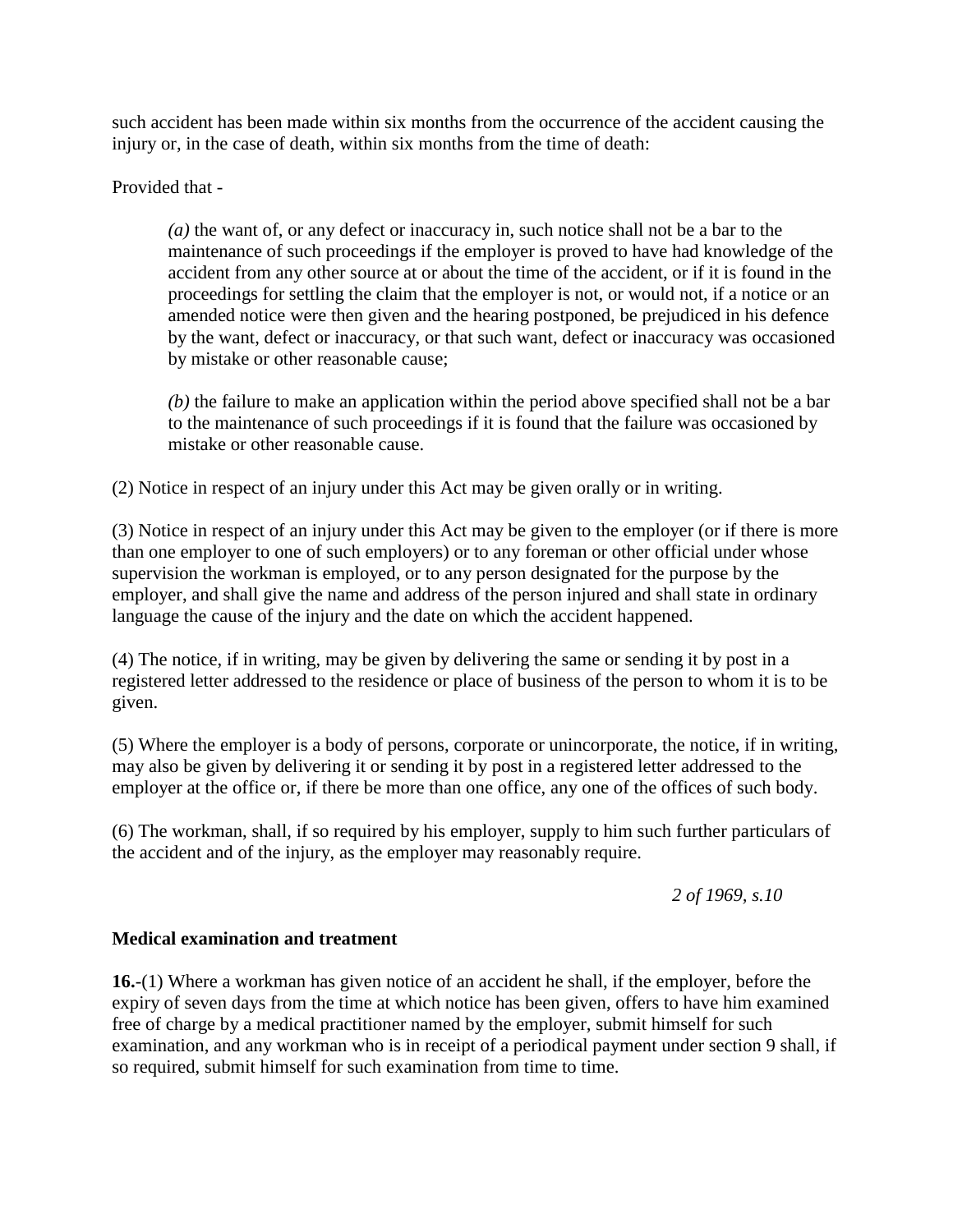(2) The workman shall, when required, attend upon that medical practitioner at the time and place notified to the workman by the employer or that medical practitioner, provided such time and place is reasonable.

(3) In the event of the workman being, in the opinion of any medical practitioner, unable or not in a fit state to attend on the medical practitioner named by the employer, that fact shall be notified to the employer, and the medical practitioner so named shall fix a reasonable time and place for a personal examination of the workman and shall send him notice accordingly.

(4) if the workman fails to submit himself for such examination, his right to compensation shall be suspended until such examination has taken place; and if such failure extends for a period of fifteen days from the date when the workman was required to submit himself for examination under subsection (2) or subsection (3) as the case may be, no compensation shall be payable unless the court is satisfied that there was reasonable cause for such failure.

(5) The workman shall be entitled to have his own medical practitioner present at such examination, but at his own expense.

(6) Where the workman is not attended by a medical practitioner he shall, if so required by the employer, submit himself for treatment by a medical practitioner without expense to the workman.

(7) If the workman has failed to submit himself for treatment by a medical practitioner when so required under the provisions of subsection (6), or having submitted himself for such treatment has disregarded the instructions of such medical practitioner, then if it is proved that such failure or disregard was unreasonable in the circumstances of the case and that the injury has been aggravated thereby, the injury and resulting incapacity shall be deemed to be of the same nature and duration as they might reasonably have been expected to be if the workman had submitted himself for treatment by, and duly carried out the instructions of, such medical practitioner, and compensation, if any, shall be payable accordingly.

(8) Where under this section a right to compensation is suspended, no compensation shall be payable in respect of the period of suspension save where the court is satisfied that there was reasonable cause on the part of the workman for failure to attend on the medical practitioner.

(9) Notwithstanding the previous provisions of this section, where a claim for compensation is made in respect of the death of a workman, then if the workman failed to submit to examination by a medical practitioner when so required under the provisions of this section, or failed to submit himself for treatment by a medical practitioner when so required under the provisions of this section, or having submitted himself for such treatment disregarded the instructions of such medical practitioner, and if it is proved that such failure or disregard was unreasonable in the circumstances of the case and that the death of the workman was caused thereby, the death shall not be deemed to have resulted from the injury, and no compensation shall be payable in respect of the injury.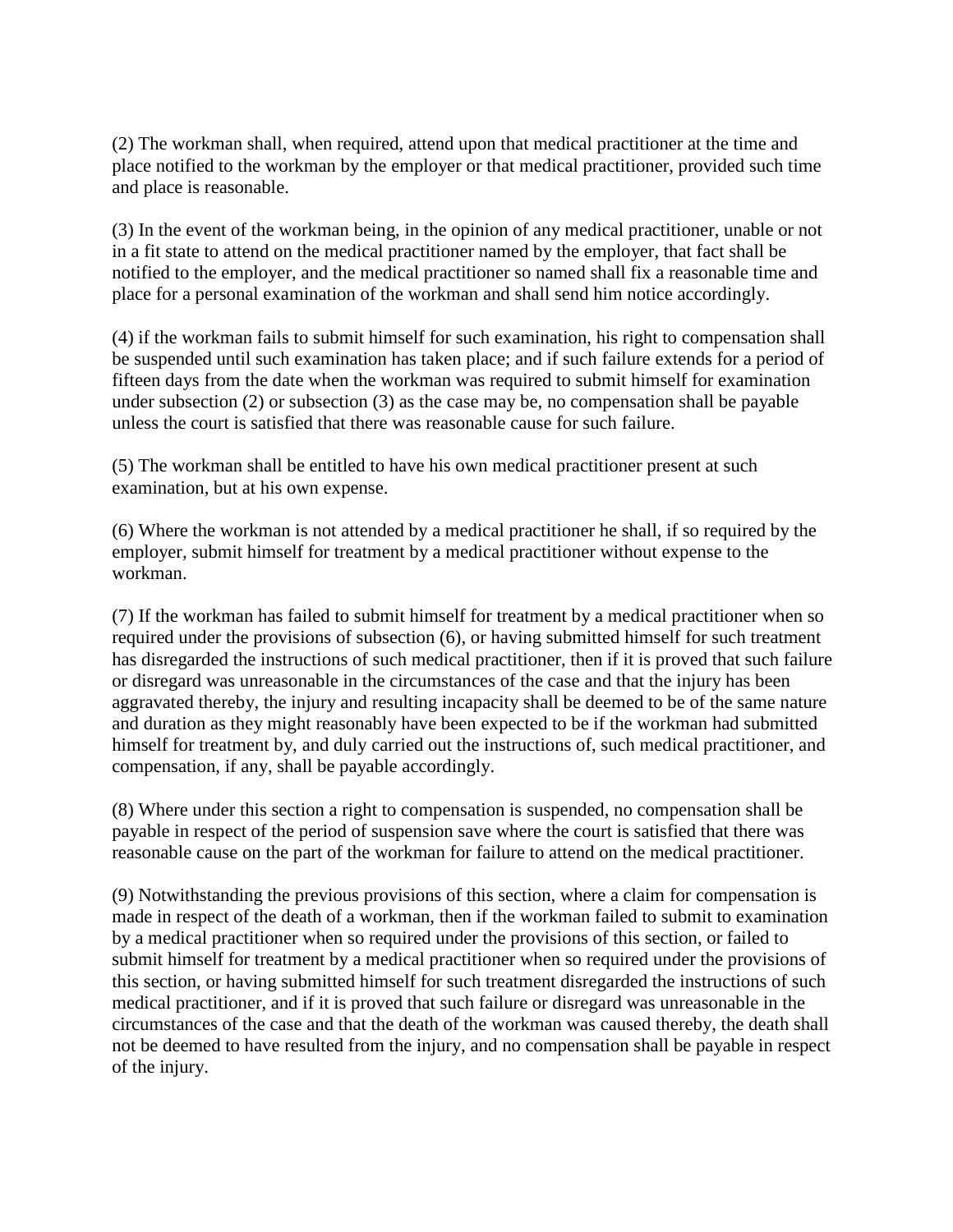(10) Where the employer has not at his own expense made suitable arrangements for the medical or surgical attendance in respect of an injured workman, the workman shall in addition to the compensation payable under sections 7, 8, 9 or 11 be entitled to a sum equal to the reasonable expenses incurred by him for medical or surgical attendance in respect of his injury.

*2 of 1964, s.12*

### **Agreement as to compensation**

*2 of 1964, s. 13*

**17.**- (1) The employer and workman may, with the approval of the Commissioner of Labour, after the injury in respect of which the claim to compensation has arisen, agree in writing as to the compensation to be paid by the employer. Such agreement shall be in triplicate, one copy to be kept by the employer, one copy to be kept by the workman and one copy to be sent by the employer to the Commissioner of Labour:

Provided that -

*(a)* the compensation agreed upon shall not be less than the amount payable under the provisions of this Act; and

*(b)* where the workman is unable to read and understand writing in the language in which the agreement is expressed, the agreement shall not be binding against him unless it is endorsed by a certificate of the Commissioner of Labour to the effect that he read over and explained to the workman the terms thereof and that the workman appeared fully to understand and approve the agreement.

(2) Any agreement made under subsection (1) may on application to the court be made an order of the court.

(3) Where compensation has been agreed the court may, notwithstanding that the agreement has been made an order of the court under the previous subsection, on application by any party within three months after the date of the agreement, cancel it and make such order (including an order as to any sum already paid under the agreement) as in the circumstances the court may think just, if it is proved -

*(a)* that the sum paid or to be paid was or is not in accordance with the provisions of subsection (1); or

*(b)* that the agreement was entered into in ignorance of, or under a mistake as to, the true nature of the injury; or

*(c)* that the agreement was obtained by such fraud, undue influence, misrepresentation or other improper means as would, in law, be sufficient ground for avoiding it.

(4) No stamp duty shall be leviable or payable on any agreement under this section.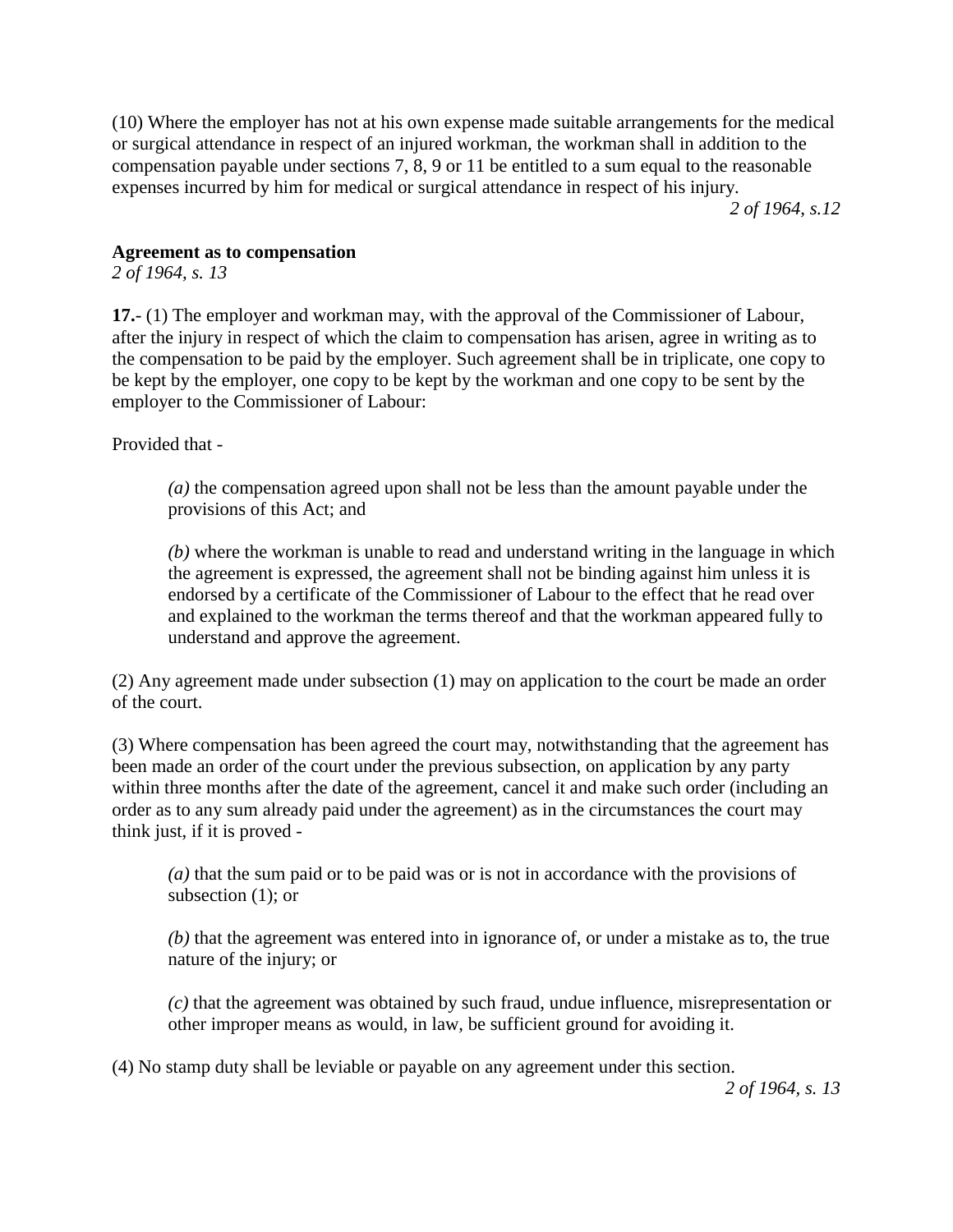### **Determination of claims**

**18.**-(1) If an employer on whom notice of the accident has been served under section 15 does not within fourteen days after the receipt of the notice agree in writing with the workman as to the amount of compensation to be paid, the workman may, in the prescribed form and manner, make an application for enforcing his claim to compensation to the court having jurisdiction in the province in which the accident giving rise to the claim occurred.

(2) All claims for compensation under this Act unless determined by agreement, and any matter arising out of proceedings thereunder, shall be determined by the court whatever may be the amount involved, and the court may, for that purpose, call upon any Government officer or any independent medical practitioner to give evidence, if the court is of opinion that such officer or practitioner is, by virtue of his expert knowledge, able to assist the court.

### **Review**

**19.-**(1) Any periodical payment payable under this Act, either under agreement between the parties or under an order of the court, may be reviewed by the court on the application either of the employer or of the workman:

Provided where the application to review is based on a change in the condition of the workman any such application shall be supported by a certificate of a medical practitioner if the services of a medical practitioner are available.

(2) Any periodical payment may on review under this section, subject to the provisions of this Act, be continued, increased, diminished, converted to a lump sum, or ended. If the accident is found to have resulted in permanent incapacity, the periodical payment shall be converted to the lump sum to which the workman is entitled under the provisions of section 7 or section 8, as the case may be, and such lump sum shall be dealt within accordance with the provisions of subsection (2) of section 14.

*2 of 1964, s.14*

(3) Where application is made by an employer under this section for any periodical payment to be ended or diminished, and the application is supported by the certificate of a medical practitioner, the employer may pay into court the periodical payment, or so much thereof as is equal to the amount by which he contends that the periodical payment should be diminished, to abide the decision of the court made on a review under this section.

(4) In making a review under this section the court shall have regard only to the capacity for work of the workman as affected by the accident.

## **Limitation of power of employer to end or decrease periodical payments**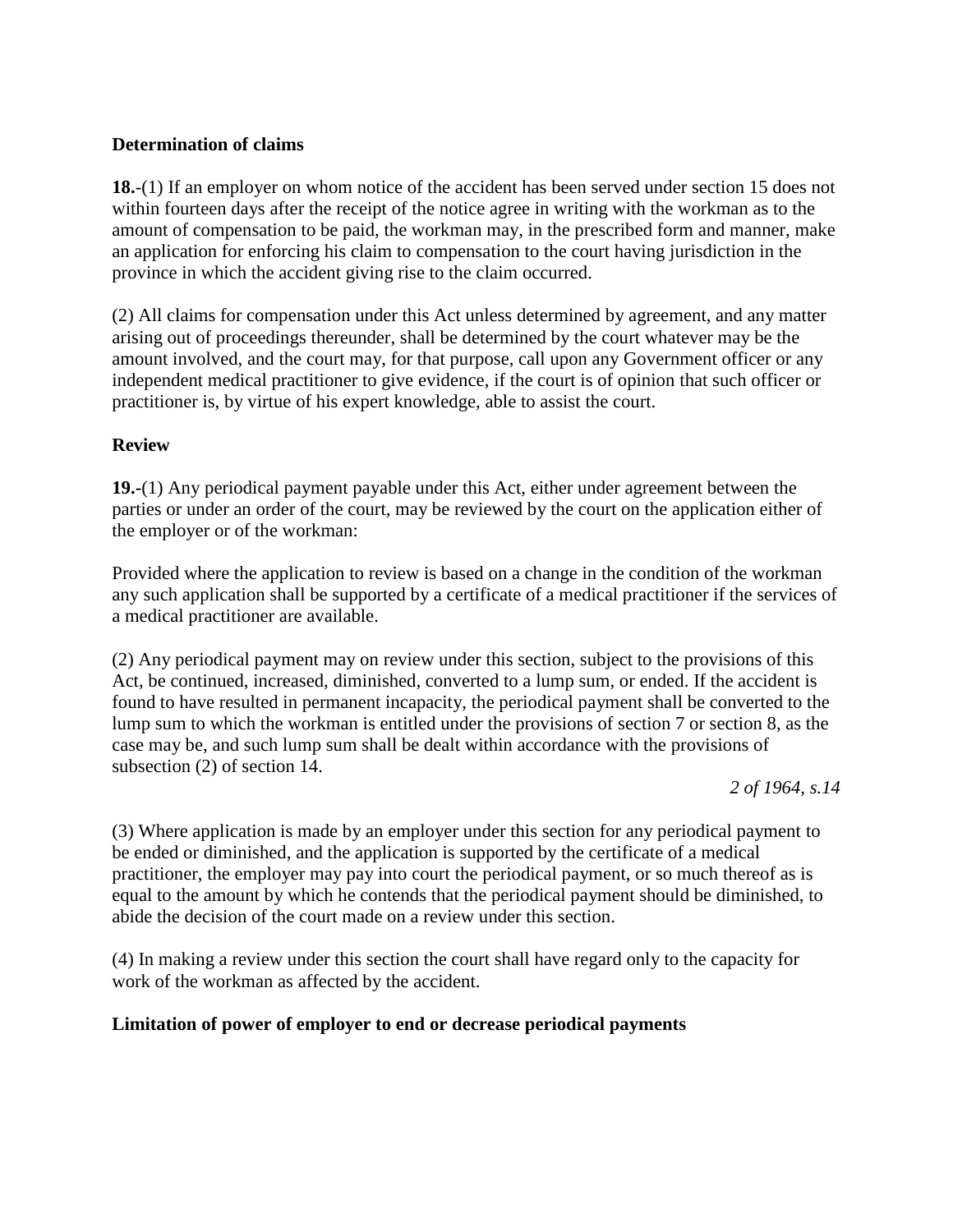**20.** Subject to the provisions of subsection (6) of section 9, subsection (4) of section 16, and subsection (3) of section 19, an employer shall not be entitled, otherwise than in pursuance of an agreement or an order of the court -

*(a)* to end periodical payments except -

(i) where a workman resumes work and his earnings are not less than the earnings which he was obtaining before the accident; or

(ii) where a workman dies;

*(b)* to diminish periodical payments, except that, where the earnings of a workman in receipt of periodical payments, together with such payments, exceed the amount of his earnings at the date of the accident, the employer may diminish the payments to such workman by an amount equal to such excess.

### **Jurisdiction of the court**

**21**. – (1) Save as is provided in this Act and any rules made thereunder, the court shall, upon or in connection with any question to be investigated or determined under the provisions of this Act or any rules made thereunder, have all the powers and jurisdictions exercisable by the court in or in connection with civil actions in such court and the law, rules and practice relating to such civil actions and to the enforcement of judgments and orders of the court shall *mutatis mutandis*  apply.

(2) Where in any proceedings under this Act on a claim for compensation in respect of the death of a workman, the court is satisfied that other or prima facie evidence as to the dependency on the deceased workman of a person claiming to be a dependant, residing outside the province in which the proceedings are being taken, or as to the degree of such dependency, cannot be procured, or cannot be procured without undue hardship to the claimant or other party to the proceedings, a statement as to the dependency and as to the degree of dependency of the claimant signed by the Provincial Secretary in which the claimant resides shall be prima facie proof of the facts stated therein. The signature of the Provincial Secretary shall be admitted without proof unless the court shall have reason to doubt the genuineness thereof.

*LN. 88 of 1978*

(3) If in such proceedings any evidence is adduced which in the opinion of the court traverses the facts set out in such a statement, or if for any other reason the court thinks fit, the court may request a court having jurisdiction in the district in which a person claiming to be a dependant resides to investigate the fact of the dependency and the degree of dependency of such person. The record of any such investigation including the finding of the court thereon shall be receivable as evidence in the proceedings, and a certificate signed by a Magistrate or an officer of the court which has conducted the investigation shall be sufficient proof of such record and such signature shall be admitted without proof unless the court shall see reason to doubt the genuineness thereof.

*2 of 1964, s.16*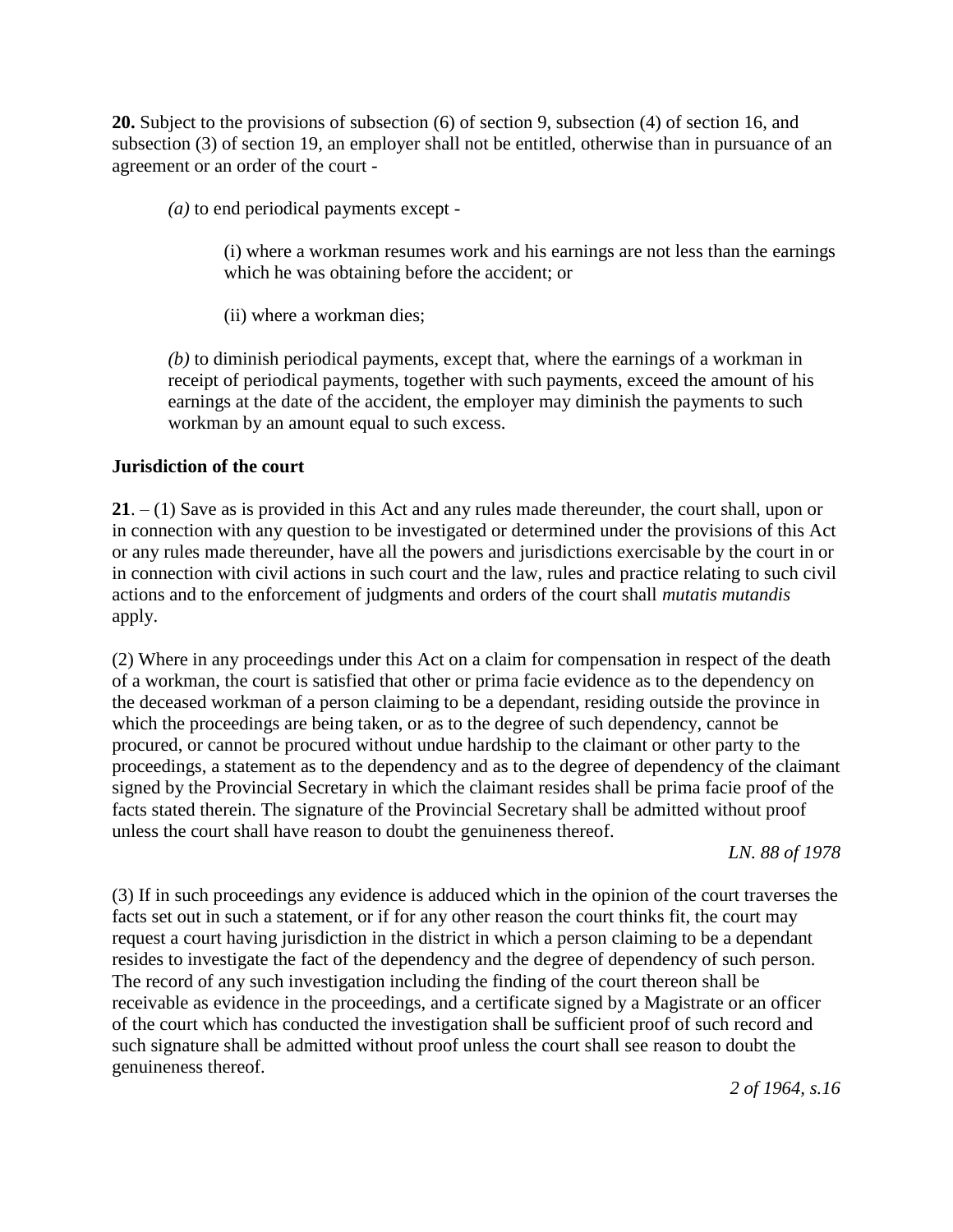### **Power of court to submit questions of law**

*2 of 1964, s.17 Cap. 20*

**22.** The court may, if it thinks fit, submit any question of law for the consideration of the High Court. Such admission shall be by way of case stated and the provisions of section 43 of the Magistrates' Courts Act shall *mutatis mutandis* apply.

## **Appeals**

*2 of 1964, s.17*

**23.**-(1) Subject to the provisions of this section and of section 14, an appeal shall lie to the High Court from an order of the court.

(2) No appeal shall lie in any case in which the parties have agreed to abide by the decision of the court or in which the order of the court gives effect to an agreement come to by the parties.

(3) No appeal shall lie after the expiration of thirty days from the date of the order of the court:

Provided that the High Court may, if it thinks fit, extend the time for appealing under this section notwithstanding that the time for appealing has elapsed.

### **Liability in case of workmen employed by contractors**

**24.**-(1) Where any person (in this section referred to as the principal), in the course of or for the purposes of his trade or business, contracts with any other person otherwise than as tributer (which other person is in this section referred to as the contractor) for the execution by or under the contractor of the whole or any part of any work undertaken by the principal, the principal shall be liable to pay to any workman employed in the execution of the work any compensation under this Act which he would have been liable to pay if that workman had been immediately employed by him; and where compensation is claimed from or proceedings are taken against the principal, then, in the application of this Act, references to the principal shall be substituted for references to the employer, except that the amount of compensation shall be calculated with reference to the earnings of the workman under the employer by whom he is immediately employed.

(2) Where the principal is liable to pay compensation under this section, he shall be entitled to be indemnified by any person who would have been liable to pay compensation to the workman independently of this section.

(3) Where a claim or application for compensation is made under this section against a principal, the principal shall give notice thereof to the contractor who shall thereupon be entitled to intervene in any application made against the principal.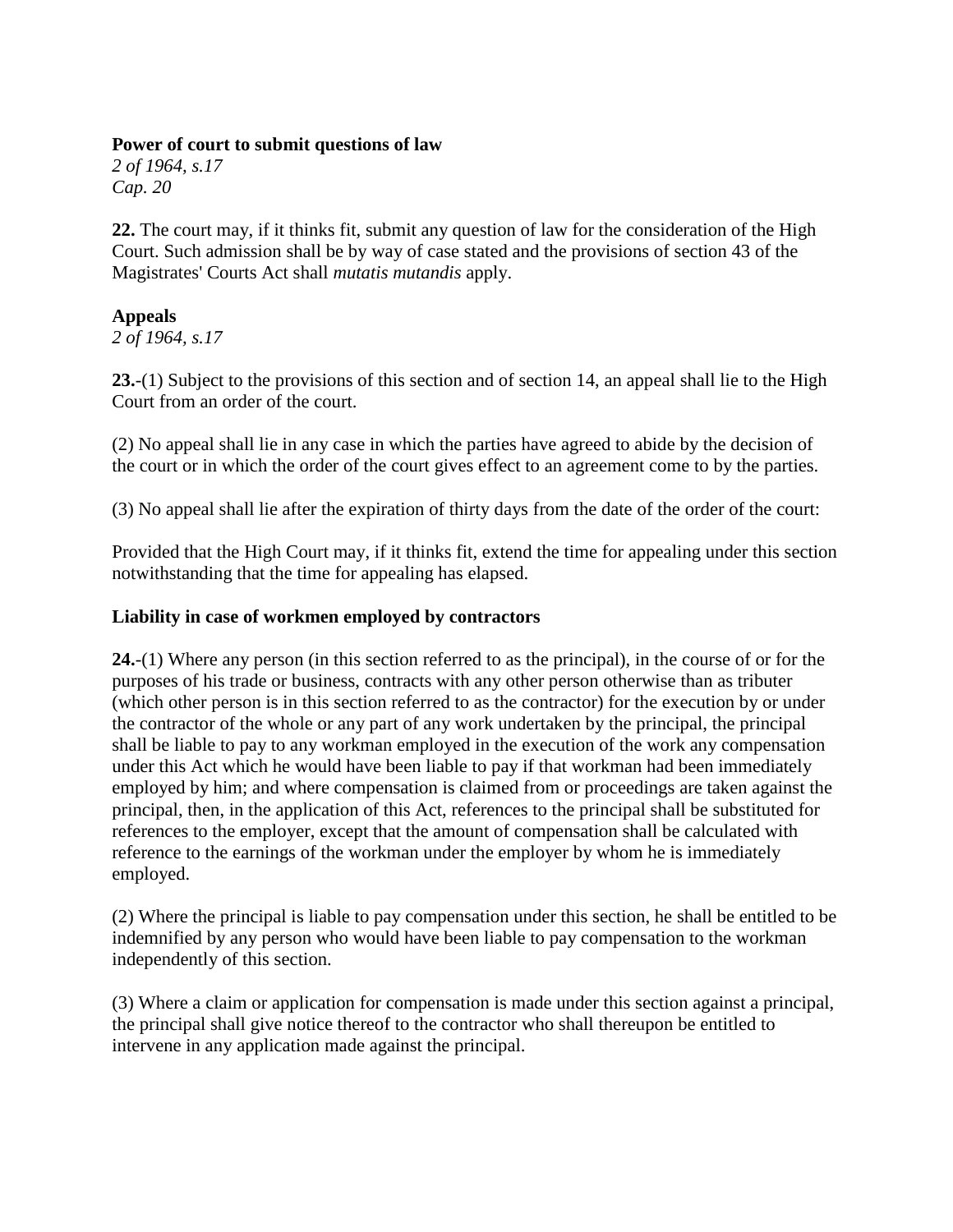(4) Nothing in this section shall be construed as preventing a workman recovering compensation under this Act from the contractor instead of the principal.

(5) This section shall not apply in any case where the accident occurred elsewhere than on, or in, or about premises on which the principal has undertaken to execute the work or which are otherwise under his control or management.

### **Remedies against both employer and stranger**

*2 of 1964, s. 18.*

**25.** Where the injury in respect of which compensation is payable under this Act was caused under circumstances creating a legal liability in some person other than the employer to pay damages in respect thereof -

*(a)* the workman may take proceedings both against that person to recover damages and against any person liable to pay compensation under this Act for such compensation:

Provided that -

(i) if the workman has recovered compensation under this Act before damages have been awarded in such proceedings, then the amount of such compensation shall be deducted from the damages to be so awarded;

(ii) if the workman has recovered damages in such proceedings before compensation under this Act has been paid, then, notwithstanding the provisions of this Act, the amount of such compensation shall be abated by the amount of damages so recovered; and

*(b)* if the workman has recovered compensation under this Act the person by whom the compensation was paid, and any person who has been called on to pay an indemnity under the provisions of section 24 relating to liability in case of workmen employed by contractors, shall be entitled to be indemnified as regards the amount of compensation, including costs, by the person so liable to pay damages as aforesaid, and any question as to the right to and amount of any such indemnity shall, in default of agreement, be settled by civil suit or, by consent of the parties, by arbitration under the Arbitration Act.

Cap. 2

### **Regulation to apply to accidents to seamen employed on Solomon Islands ships** *LN 46A of 1978*

**26.**-(1) This Act shall apply to an accident happening to a seaman employed on a Solomon Islands ship whether the accident happens in Solomon Islands or elsewhere or on board the said ship or elsewhere.

(2) The application of this Act in respect of accidents happening to seamen shall be subject to the following modifications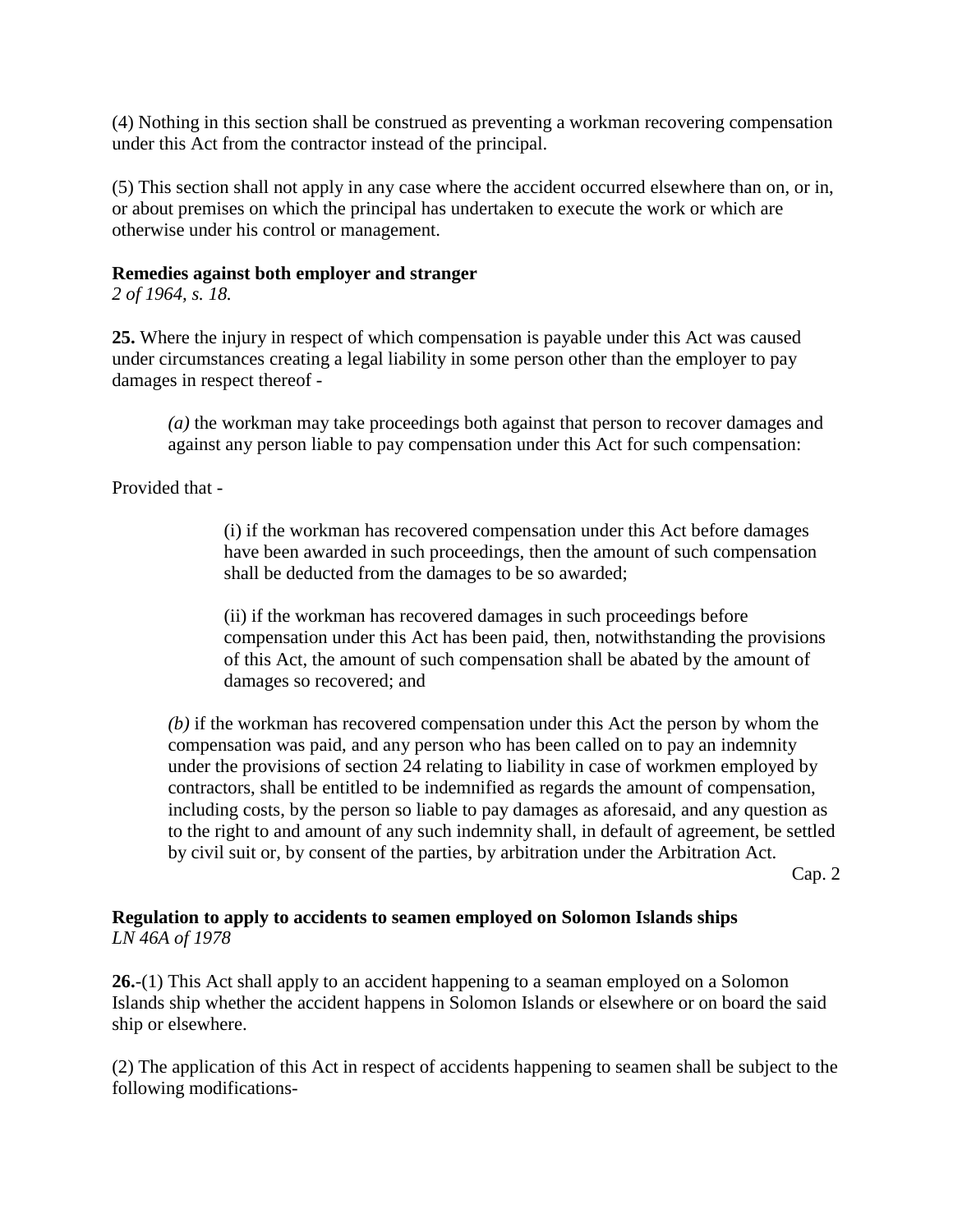*(a)* the notice of accident and the claim for compensation may, except where the person injured is the master, be served on the master of the ship as if he were the employer, but where the accident happened and the incapacity commenced on board the ship it shall not be necessary to give notice of the accident;

*(b)* in the case of the death of the seaman, the claim for compensation shall be made within six months after the news of the death has been received by the claimant:

*(c)* in the case of the death of a seaman leaving no dependants, no compensation shall be payable if the owner of the ship is, under the Merchant Shipping Act, 1894, liable to pay the expenses of burial;

*57 & 58 Vict. c.60*

*(d)* where incapacity for work results from the injury, the owner of the ship may deduct from the payments due to the injured seaman under this Act any expenses of maintenance which the owner of the ship is, under the Merchant Shipping Act, 1894, as amended by any subsequent enactment or otherwise, liable to defray and has, in fact, defrayed;

*(e)* any sum payable by way of compensation by the owner of a ship under this Act shall be paid in full notwithstanding anything in section 503 of the Merchant Shipping Act, 1894 (which relates to the limitation of a shipowner's liability in certain cases of loss of life, injury, or damage), but the limitations of the owner's liability imposed by that section shall apply to the amount recoverable by way of indemnity, under section 25 of this Act, as if the indemnity were damages for loss of life or personal injury;

*(f)* subsections (2) and (3) of section 174 of the Merchant Shipping Act, 1894 (which relates to the recovery of wages of seamen lost with their ship), shall apply as respects proceedings for the recovery of compensation by the dependants of a seaman lost with his ship as they apply with respect of proceedings for the recovery of wages due to seamen and apprentices; and proceedings for the recovery of compensation shall in such a case be maintainable if the claim is made within eighteen months of the date at which the ship is deemed to have been lost with all hands.

(3) This Act shall not apply in respect of accidents to such members of the crew of a fishing vessel as are remunerated by shares in the profits or the gross earnings of the working of such vessel.

(4) When an action is commenced for the recovery of compensation in respect of an accident happening out of Solomon Islands, the action shall, on the application of the defendant, be stayed until the plaintiff has given to the defendant a sufficient undertaking not to institute any proceedings for the recovery of compensation or damages from the defendant in any other jurisdiction in respect of the same accident.

(5) In any action for the recovery of compensation it shall be a good defence that proceedings for the recovery of compensation or damages in respect of the same accident have been instituted by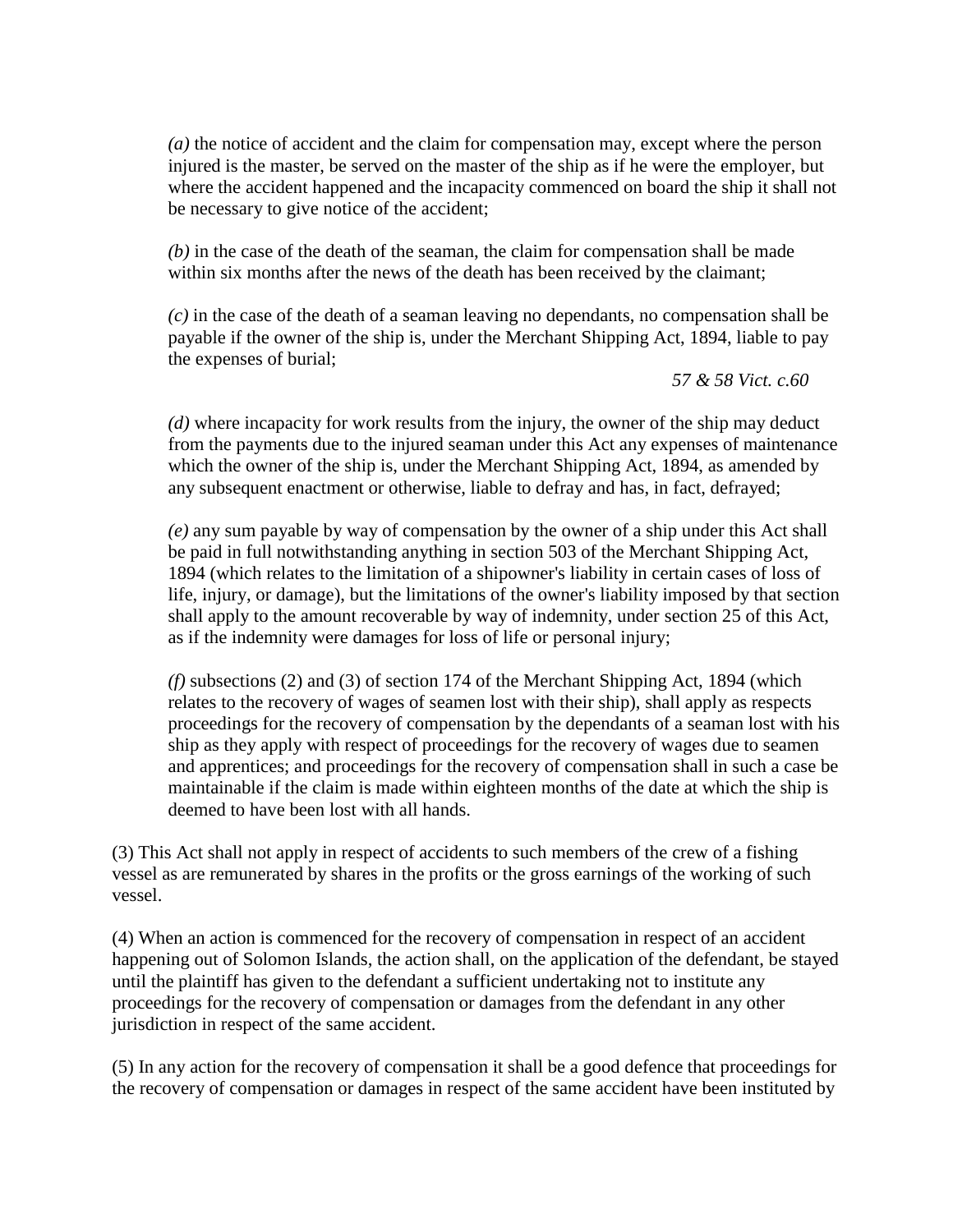or on behalf of the same person against the same defendant in any other jurisdiction other than Solomon Islands or that any claim by or on behalf of the same person against the same defendant for compensation or damages in respect of the same accident under the laws of any other jurisdiction other than Solomon Islands, has been settled by agreement or fully satisfied.

(6) For the purposes of this Act an accident shall be deemed to happen in Solomon Islands if it happens within the territorial waters of Solomon Islands and shall be deemed to happen out of Solomon Islands if it happens elsewhere.

## **Proceedings independently of the Act**

*2 of 1964, s. 19*

**27.**-(1) Where the injury was caused by the personal negligence or wilful act of the employer or of some other person for whose act or default the employer is responsible, nothing in this Act shall prevent proceedings to recover damages being instituted against the employer in a civil court independently of this Act:

Provided that-

*(a)* if damages are awarded after compensation has been paid the amount of damages awarded in such proceedings shall take into account the compensation paid in respect of the same injury under this Act;

*(b)* a judgment against the employer in such proceedings shall be a bar to proceedings under this Act in respect of the same injury at the suit of any person by whom or on whose behalf the proceedings against the employer were taken.

(2) If in proceedings independently of this Act or on appeal it is determined that the employer is not liable under such proceedings, the court in which such proceedings are taken or the appellate tribunal shall, if the plaintiff so choose, proceed to determine whether compensation under this Act is liable to be paid to the plaintiff and shall assess the amount of compensation so payable, but may deduct from such compensation any extra costs which in the opinion of the court or appellate tribunal have been incurred by the employer by reason of the proceedings having been taken independently of this Act.

## **Provisions as to case of bankruptcy of employer**

**28.**-(1) Where any employer has entered into a contract with any insurers in respect of any liability under this Act to any workman, then, in the event of the employer becoming bankrupt, or making a composition or arrangement with his creditors, or, if the employer is a company, in the event of the company having commenced to be wound up or a receiver or manager of the company, business or undertaking having been duly appointed, or possession having been taken, by or on behalf of the holders of debentures secured by a floating charge, of any property comprised in or subject to the charge, the rights of the employer against the insurers as respects that liability shall, notwithstanding anything in the enactments relating to bankruptcy and the winding up of companies, be transferred to and vested in the workman, and upon any such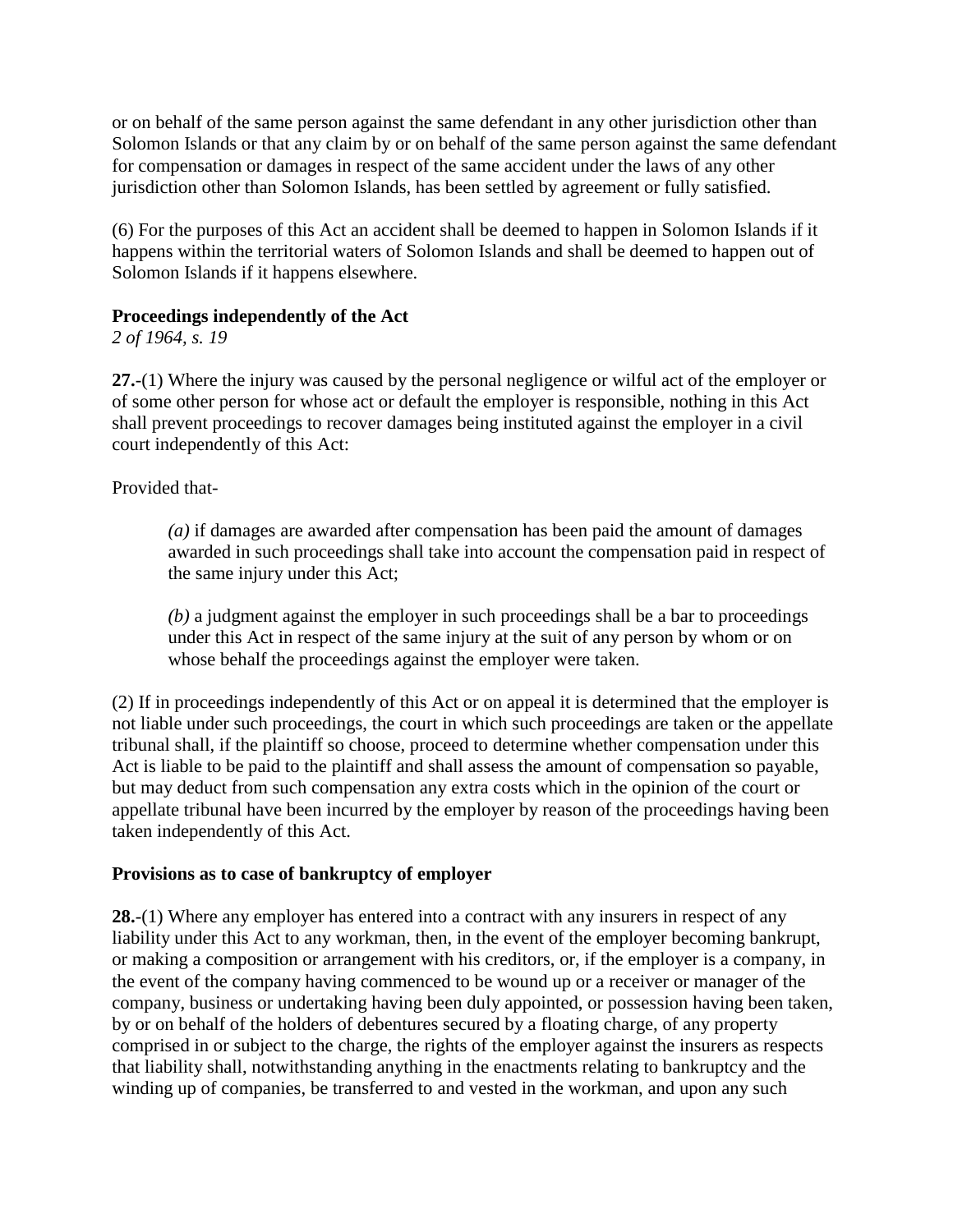transfer the insurers shall have the same rights and remedies and be subject to the same liabilities as if they were the employer, so however that the insurers shall not be under any greater liability to the workman than they would have been under to the employer.

(2) If the liability of the insurers to the workman is less than the liability of the employer to the workman, the workman may prove for the balance in the bankruptcy or liquidation, or, as the case may be, he may recover the balance from the receiver or manager.

## **Contracting out**

*2 of 1964, s. 20*

**29.** Any contract or agreement, whether made before or after the commencement of this Act whereby a workman relinquishes any right of compensation from an employer for injury arising out of and in the course of his employment, shall be null and void in so far as it purports to remove or reduce the liability of any person to pay compensation under this Act:

Provided that a workman, who has obtained compensation in respect of permanent partial or permanent total incapacity, may enter into a contract reducing or giving up his right to compensation under this Act in respect of any future personal injury by accident if such contract is certified to be fair and reasonable by the Commissioner of Labour.

### **Compensation not to be assigned, charged or attached**

**30.** Compensation payable under this Act shall not be capable of being assigned, charged or attached, and shall not pass to any other person by operation of law, nor shall any claim be set off against such compensation.

## **Regulations**

*2 of 1964, s. 22 LN 46A of 1978*

**31.**-(1) The Minister may make regulations not inconsistent with this Act for the purpose of giving better effect to the purposes and provisions thereof and, without prejudice to the generality of the foregoing power, he may make regulations -

*(a)* prescribing procedure, forms and fees;

*(b)* prescribing anything which is to be or may be prescribed under this Act; and

*(c)* requiring employers and insurers carrying on in Solomon Islands the business of insuring employers against their liabilities under this Act to make periodic or other returns as to such matters as he may think fit, and prescribing a time limit for the making of such returns.

(2) Any person required to make a return by virtue of any regulation made under subsection (1) who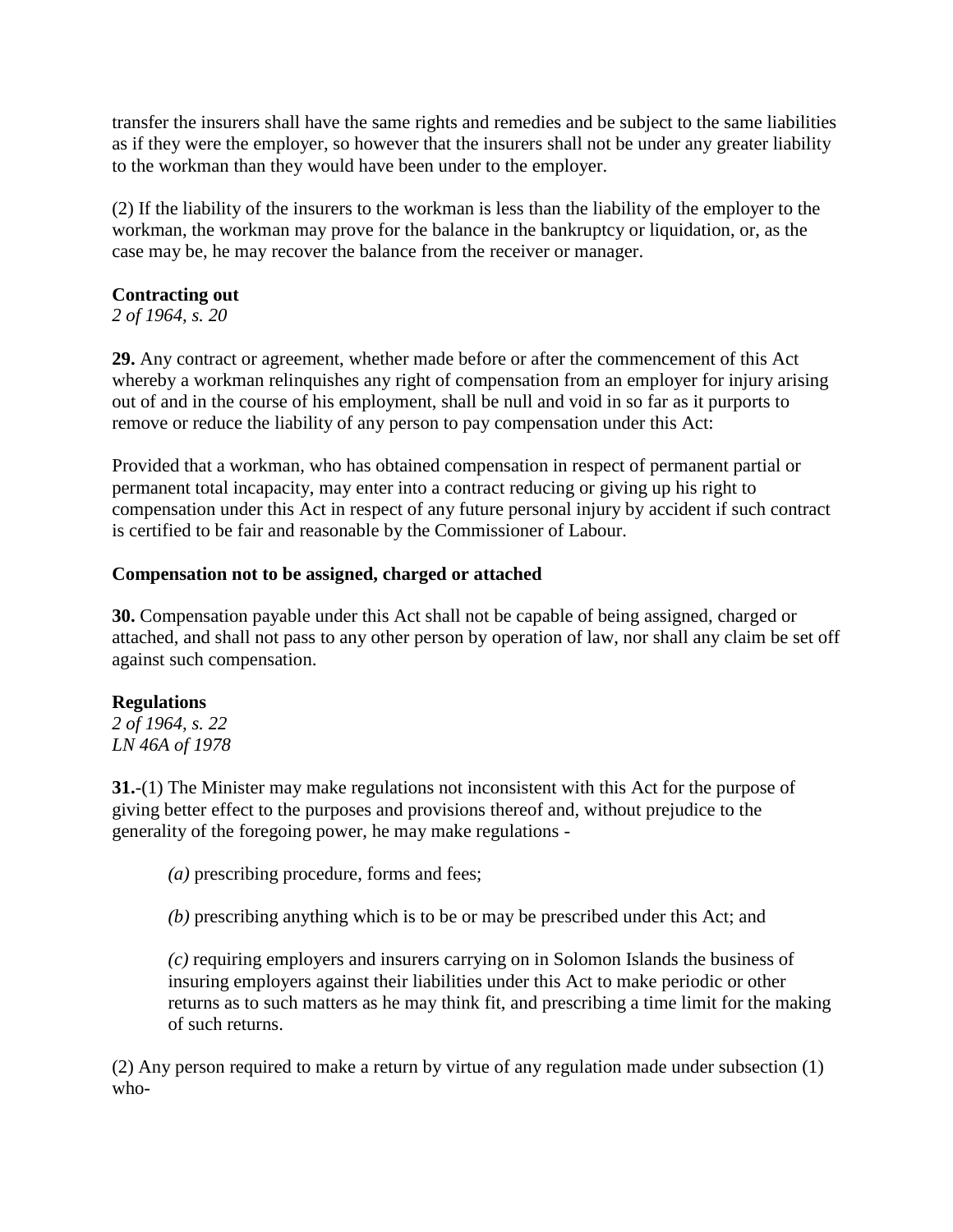*(a)* fails to make such return within the time within which he is required to make it;

*(b)* makes or causes to be made a return which he knows to be false in any material particular; or

*(c)* on being so required fails to give any information or explanation respecting the return which it is in his power to give.

shall be guilty of an offence and liable to a fine of ten dollars for every day during which the default continues.

(3) Where a person convicted of an offence under this section is a company, the chairman and every director and every officer of the company shall be guilty of a like offence unless he proves that the act or omission constituting the offence took place without his knowledge or consent.

### **Rules of court**

*2 of 1964, s. 23*

**32.** The Chief Justice may make rules of court for regulating proceedings before the court under this Act, and for the fees payable in respect thereof.

### **Regulations as to transfer of funds**

**33.**- (1) Where an arrangement has been made whereby sums awarded under the law relating to workmen's compensation in Solomon Islands to beneficiaries resident or becoming resident in the United Kingdom or in any other part of Her Majesty's dominions, and sums awarded under the law relating to workmen's compensation in the United Kingdom or in such other part of Her Majesty's dominions, to beneficiaries resident or becoming resident in Solomon Islands, may, at the request of the authority by which the award is made, be transferred to and administered by a competent authority in the United Kingdom or in such other part of Her Majesty's dominions or in Solomon Islands, as the case may be, the Minister may make rules -

*(a)* for the transfer, in such manner as may be provided by the arrangement, to the United Kingdom or that part of Her Majesty's dominions with which the arrangement is made of any money in the disposition of the court applicable for the benefit of any person resident in or about to reside in the United Kingdom or such other part of Her Majesty's dominions;

*(b)* for the receipt and administration by an officer appointed by the Minister for this purpose of any money which under any such arrangement has been transmitted from the United Kingdom or the part of Her Majesty's dominions with which the arrangement has been made as money applicable for the benefit of any person resident or about to reside in Solomon Islands.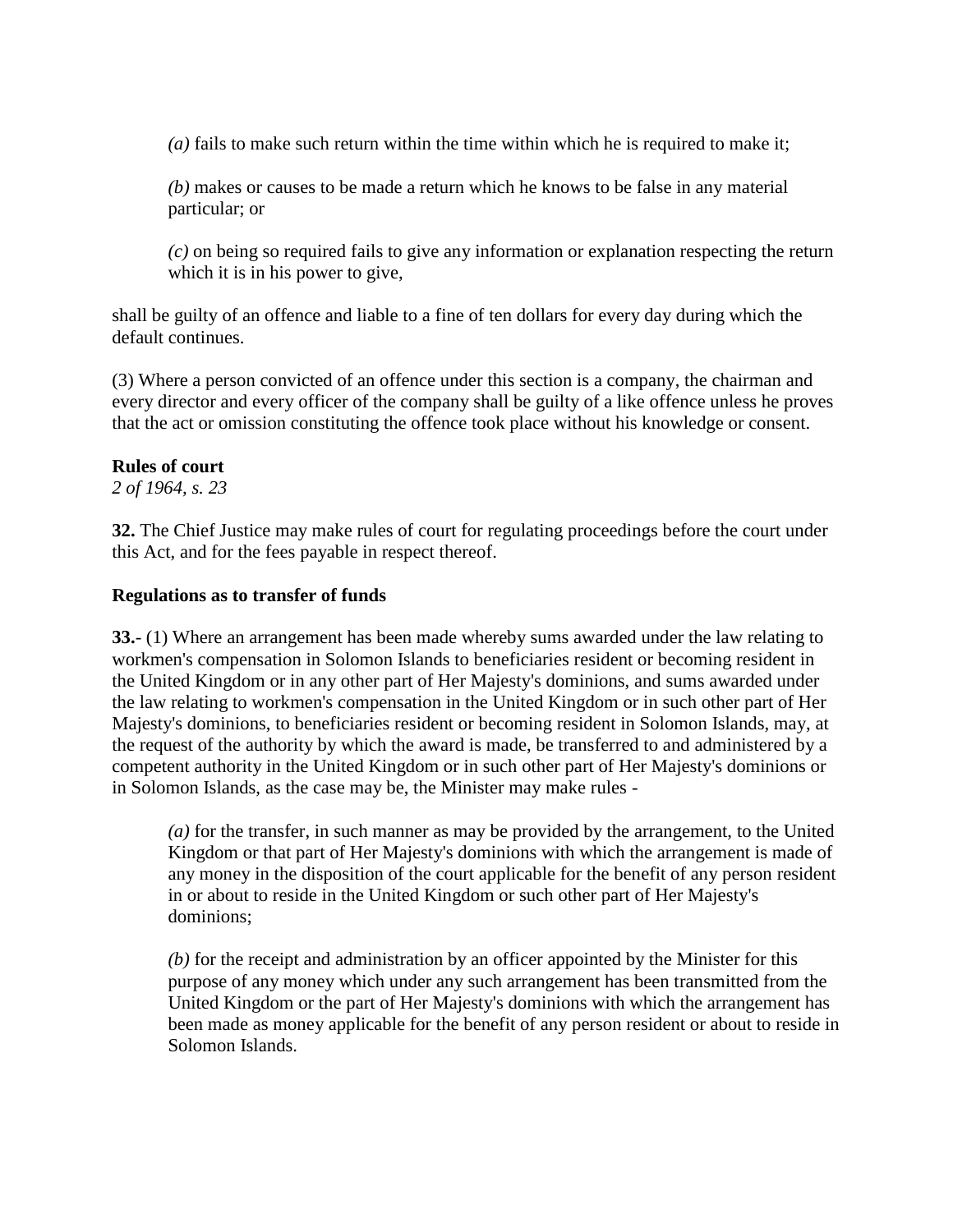(2) For the purposes of this section, "Her Majesty's dominions" includes British protectorates and protected states and territories in respect of which a mandate has been accepted by Her Majesty.

*2 of 1964, s. 24 3 of 1979, s.10*

## FIRST SCHEDULE

### *(Section 3 (1) and 8 (1).)*

| <i>Injury</i>                                         | Percentage of incapacity |  |
|-------------------------------------------------------|--------------------------|--|
| Loss of limbs                                         | 100                      |  |
| Loss of both hands or of all fingers and both thumbs  | 100                      |  |
|                                                       | 100                      |  |
|                                                       | 100                      |  |
| Injuries resulting in being bedridden permanently     | 100                      |  |
| Any other injury causing permanent total disablement. | 100                      |  |
| Loss of remaining eye for one - eyed workman          | 100                      |  |
| Loss of remaining arm by one – armed workman          | 100                      |  |
|                                                       | 60                       |  |
| Loss of arm between elbow and shoulder                | 50                       |  |
|                                                       | $47\frac{1}{2}$          |  |
|                                                       | 45                       |  |
|                                                       | $42\frac{1}{2}$          |  |
| Loss of four fingers and thumb of one hand            | $42\frac{1}{2}$          |  |
|                                                       | 35                       |  |
| Loss of thumb -                                       |                          |  |
|                                                       | 35                       |  |
|                                                       | 10                       |  |
| Loss of index finger $-$                              |                          |  |
|                                                       | 10                       |  |
|                                                       | 8                        |  |
|                                                       | $\overline{4}$           |  |
| Loss of middle finger $-$                             |                          |  |
|                                                       | 6                        |  |
|                                                       | 4                        |  |
|                                                       | $\overline{2}$           |  |
| Loss of ring finger $-$                               |                          |  |
|                                                       | 5                        |  |
|                                                       | $\overline{4}$           |  |
|                                                       | $\overline{2}$           |  |
| Loss of little finger $-$                             |                          |  |
|                                                       | $\overline{4}$           |  |
|                                                       | 3                        |  |
|                                                       | $\overline{2}$           |  |
| Loss of metacarpals -                                 |                          |  |
|                                                       | 3                        |  |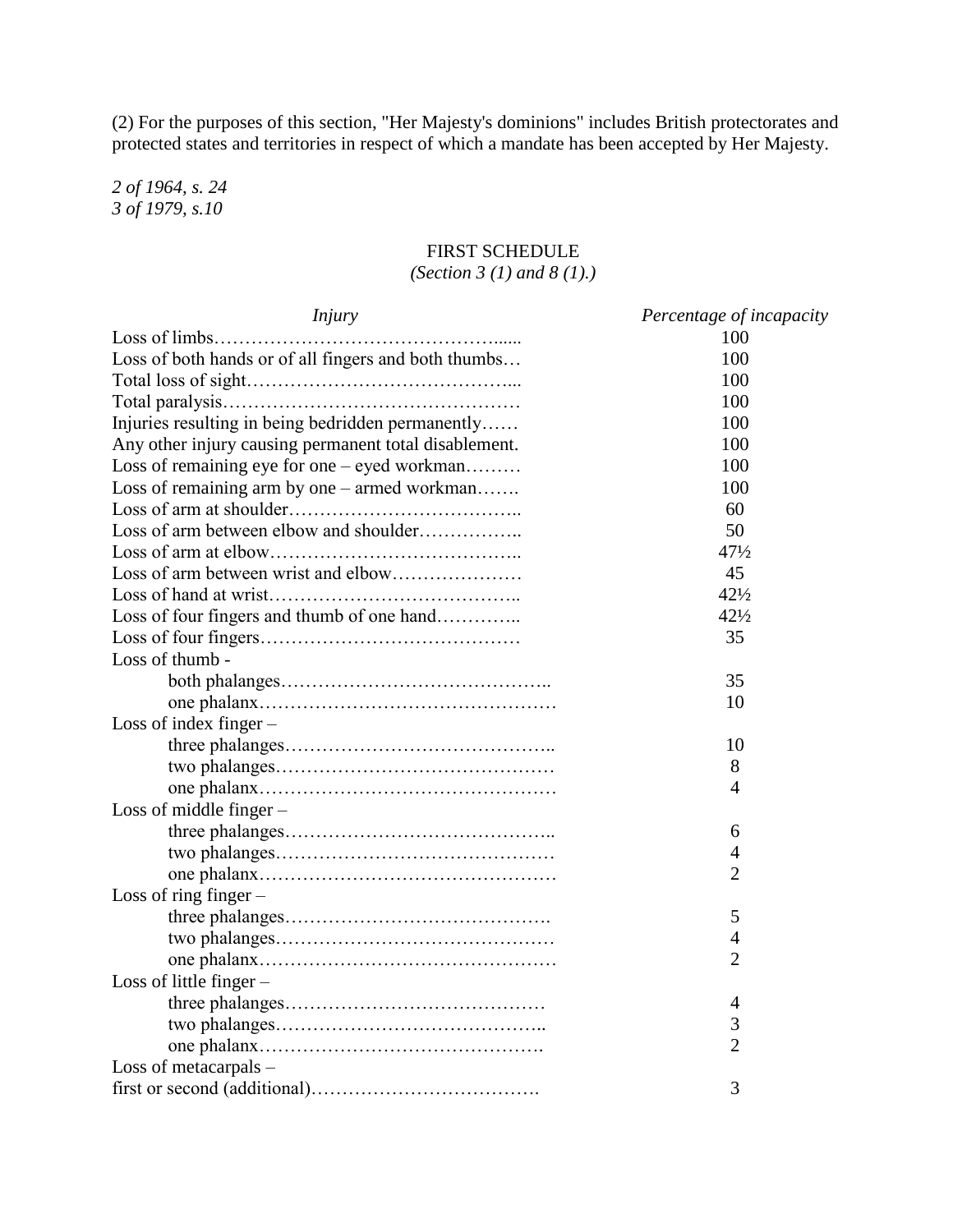|                     | 70 |
|---------------------|----|
|                     | 40 |
|                     | 40 |
| Loss of toes $-$    |    |
|                     | 15 |
|                     | 15 |
|                     |    |
|                     |    |
| Loss of $eye -$     |    |
|                     | 30 |
|                     | 30 |
|                     | 30 |
|                     | 30 |
| Loss of hearing $-$ |    |
|                     | 50 |
|                     |    |

Total permanent loss of use of member shall be treated as loss of member. The percentage of incapacity for ankylosis of any joint shall be reckoned as from 25 to 100 *per centum* of the incapacity for loss of the part at that joint, according to whether the joint is ankylosed in a favourable or unfavourable position.

Where there is a loss of two or more parts of the hand, the percentage of incapacity shall not be more than for the whole hand.

Where there are two or more injuries, the sum of the percentages for such injuries may be increased, and where such injuries are to the hand, the following basis of computing the increase shall be adopted, namely -

(a) where two digits have been injured, the sum total of the percentages shall be increased by twenty *per centum* of such sum total;

(b) where three digits have been injured, the sum total of the percentages shall be increased by thirty *per centum* of such sum total;

(c) where four digits have been injured, the sum total of the percentages shall be increased by forty *per centum* of such sum total.

A one-eyed workman who on entering employment has failed to disclose to his employer that fact that he is one-eyed shall, if he loses his remaining eye, be entitled to compensation in respect of a degree of disablement of thirty *per centum* only.

For the purposes of this Schedule, a one-eyed workman means a workman who has lost the sight of one eye.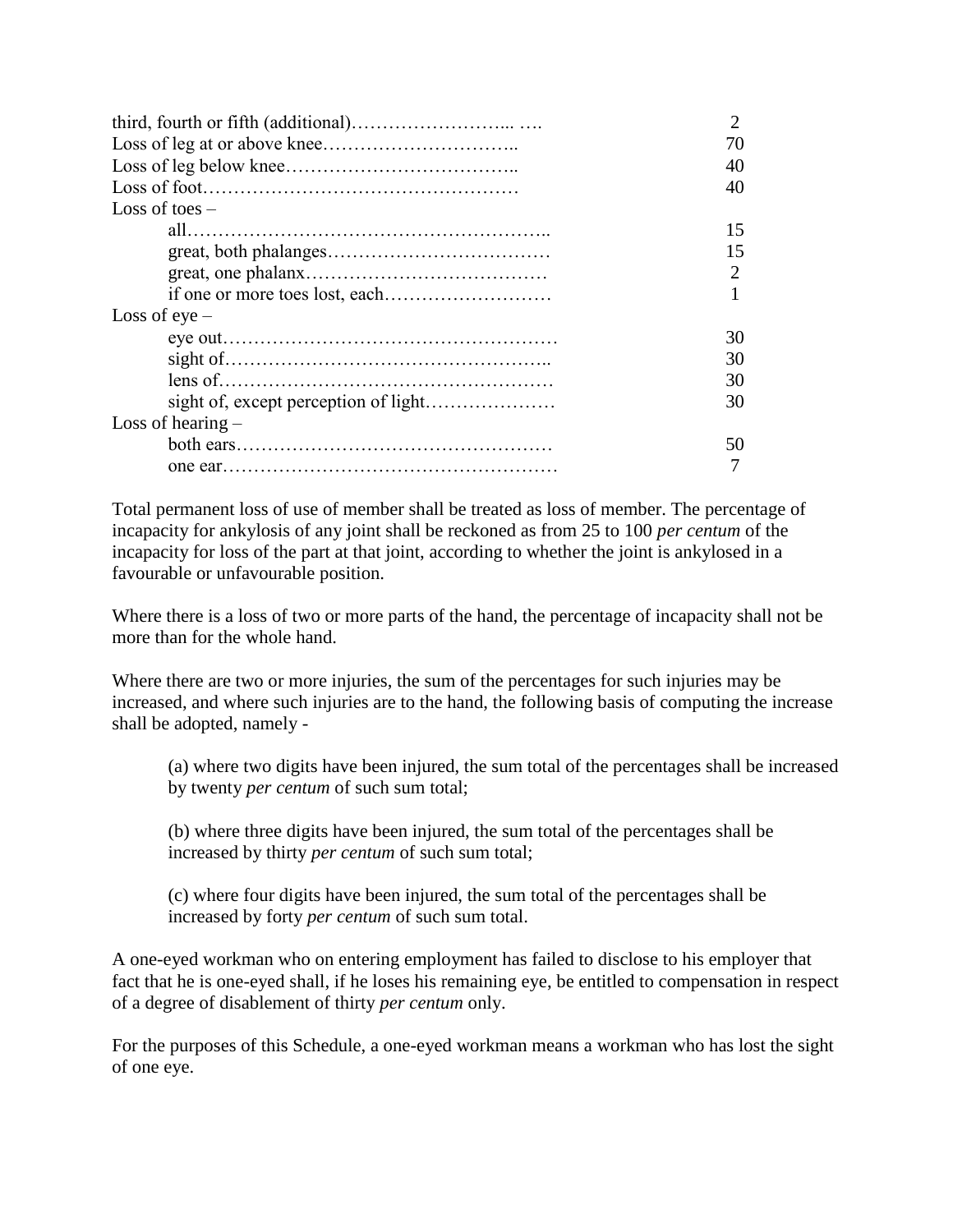*7 of 1969, s. 7*

## SECOND SCHEDULE

 $\overline{\phantom{a}}$ 

*(Section 11)*

| <i>Disease</i>                           | Occupation                                                                                    |
|------------------------------------------|-----------------------------------------------------------------------------------------------|
| Poisoning by lead, its alloys or         | Handling of ore containing lead, including fine shot in                                       |
| compounds and their sequelae             | zinc factories.                                                                               |
|                                          | Casting of old zinc and lead in ingots.                                                       |
|                                          | Manufacture of articles made of cast lead or of lead                                          |
|                                          | alloys.                                                                                       |
|                                          | Employment in the polygraphic industries.                                                     |
|                                          | Manufacture of lead compounds.                                                                |
|                                          | Manufacture and repair of electric accumulators.                                              |
|                                          | Preparation and use of enamels containing lead.                                               |
|                                          | Polishing by means of lead files or putty powder with<br>a lead content.                      |
|                                          | All painting operations involving the preparation and                                         |
|                                          | manipulation of coating substances, cements or                                                |
|                                          | colouring substances containing lead pigments.                                                |
| Poisoning by mercury, its amalgams       | Handling of mercury ore.                                                                      |
| and compounds and their sequelae.        | Manufacture of mercury compounds.                                                             |
|                                          | Manufacture of measuring and laboratory apparatus.                                            |
|                                          | Preparation of raw materials for the hat-making                                               |
|                                          | industry.                                                                                     |
|                                          | Hot gilding.                                                                                  |
|                                          | Use of mercury pumps in the manufacture of                                                    |
|                                          | incandescent lamps. Manufacture of fulminate of                                               |
|                                          | mercury primers.                                                                              |
| Anthrax infection.                       | Handling of animal carcases or parts of such carcases                                         |
|                                          | including hides, hooves, horns, wool, hair, bristles or                                       |
|                                          | skins or other animal products or residues, or contact<br>with animals infected with anthrax. |
| Silicosis with or without pulmonary      | Industries or processes as may from time to time be.                                          |
| tuberculosis, provided that silicosis is | prescribed as involving exposure to the risk of                                               |
| an essential factor in causing the       | silicosis.                                                                                    |
| resultant incapacity or death.           |                                                                                               |
| Phosphorus poisoning by phosphorus       | Any process involving the production, liberation or                                           |
| or its compounds, and its sequelae.      | utilisation of phosphorus or its compounds.                                                   |
| Arsenic poisoning by arsenic or its      | Any process involving the production, liberation or                                           |
| compounds, and its sequelae.             | utilisation of arsenic or its compounds                                                       |
| Poisoning by benzene or its              | Any process involving the production, liberation or                                           |
| homologues, their nitro-and amido-       | utilisation of benzene or its homologues, or their nitro-                                     |
| derivatives, and its sequelae.           | and amido-derivatives.                                                                        |
| Poisoning by the halogen derivatives of  | Any process involving the production, liberation or                                           |
|                                          |                                                                                               |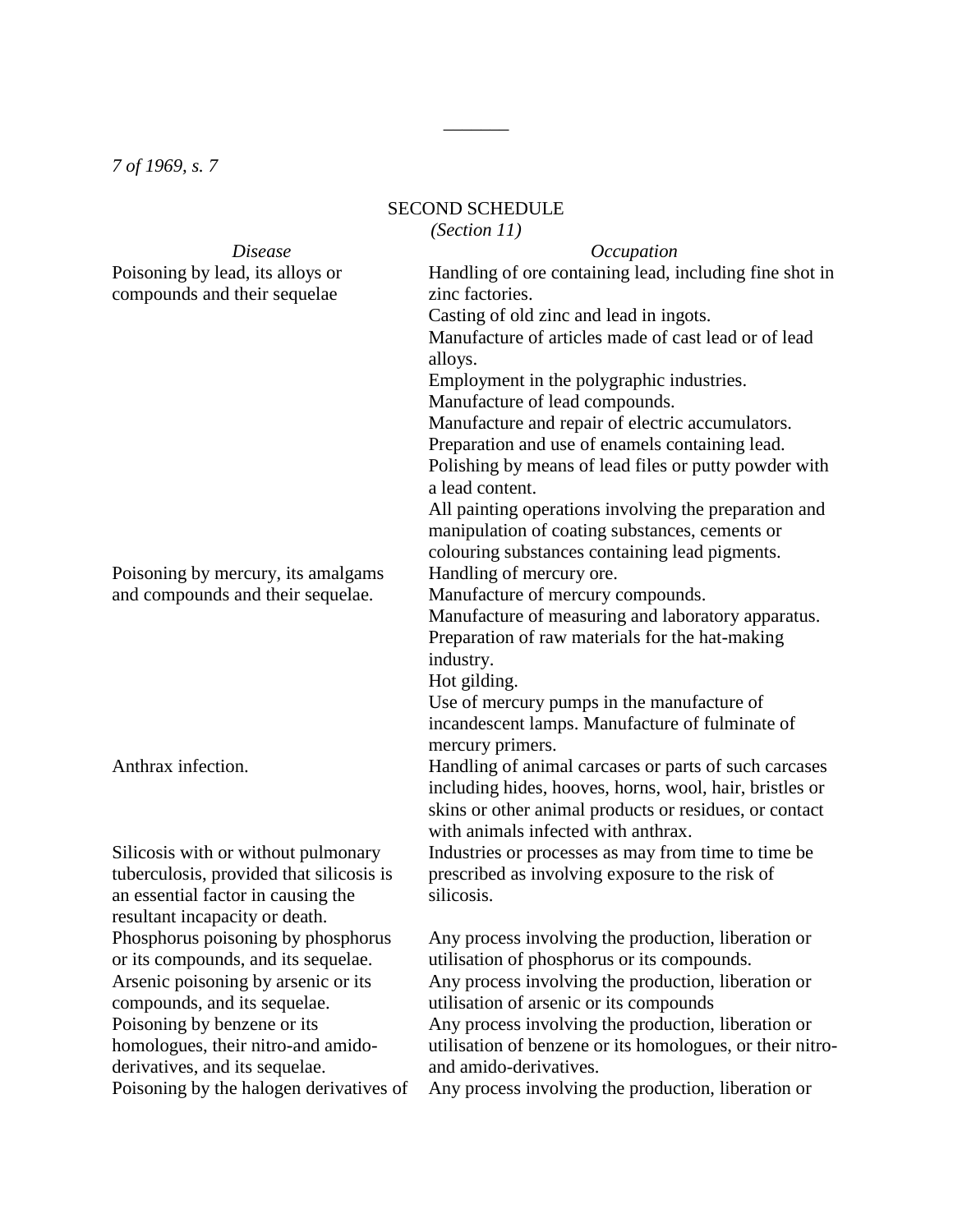hydrocarbons of the aliphatic series. utilisation of halogen derivatives of hydrocarbons of

Pathological manifestations due to: *(a)* radium and other radioactive substances;

Any process involving exposure to the action of radium, radio-active substances or X-rays.

the aliphatic series.

*(b)* X-rays. Primary epitheliomatous cancer of the skin.

Any process involving the handling, or use of tar, pitch, bitumen, mineral oil, paraffin, or the compounds, products or residues of these substances.

## **CHAPTER 78**

\_\_\_\_\_\_\_\_\_\_\_

### WORKMEN'S COMPENSATION

### *Subsidiary Legislation*

THE WORKMEN'S COMPENSATION (ACCIDENT AND OCCUPATIONAL DISEASE RETURN) REGULATIONS *(Section 31)*

*190/408/1959*

*LN 80/1965 LN 160/1965 LN 31/1979*

*(1st January 1960)*

#### **Title**

**1.** These Regulations may be cited as the Workmen's Compensation (Accident and Occupational Disease Return) Regulations.

#### **Returns to be made by employers**

*LN 80/1965 LN 160/1965 LN 31/1979*

**2.** Within seven days of any employer becoming aware of any accident or disease which causes death to any of his workmen or any injury incapacitating such workman for a period exceeding three days from attending at the work on which he was employed, such employer shall furnish to the Commissioner of Labour a return of such accident or disease, which return shall be complete and accurate in every particular and shall be in the form prescribed in the Schedule hereto.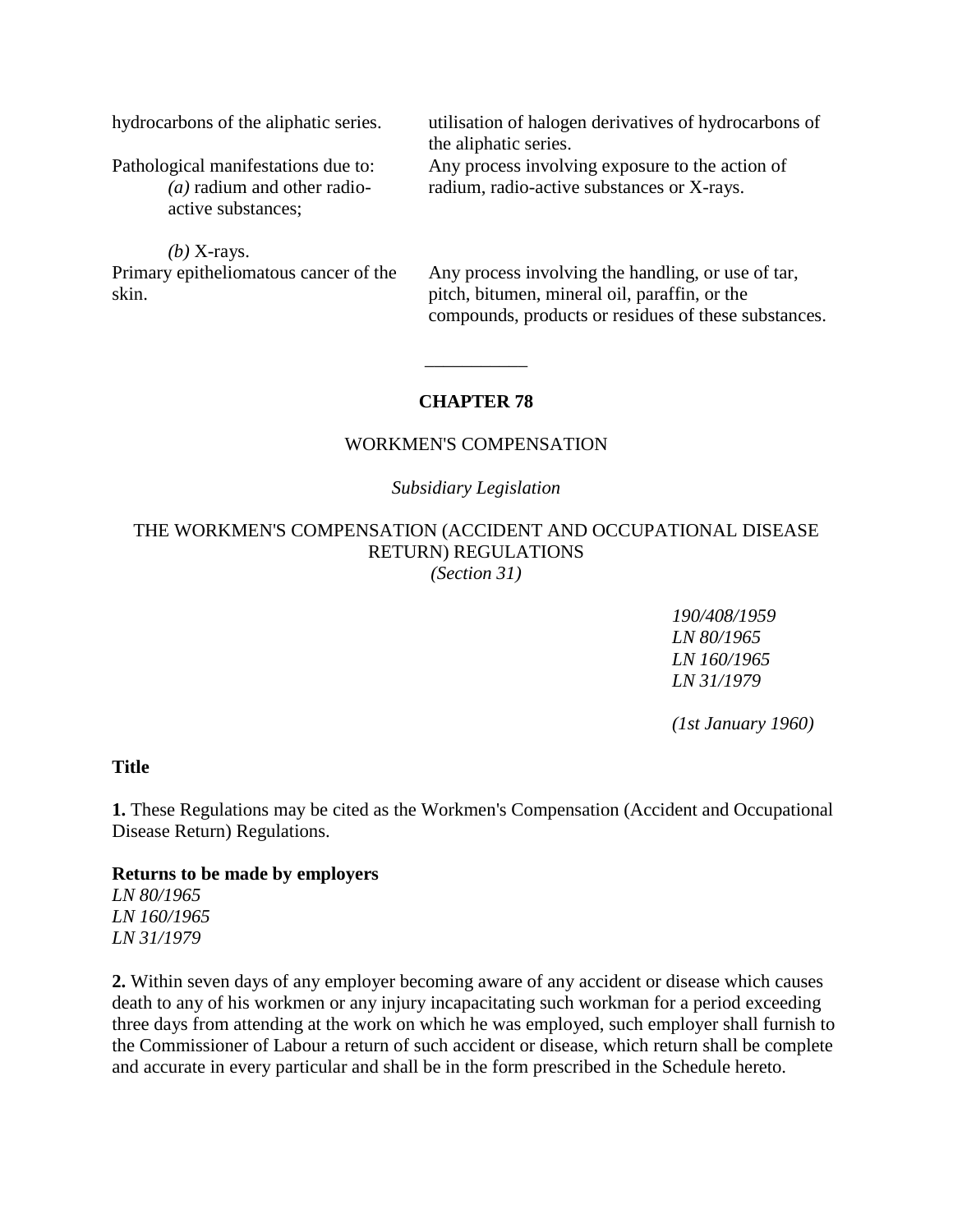### **Returns may be posted**

**3.** It shall be lawful for any person required by these Rules to furnish any return to the Commissioner of Labour to post such return by registered post and addressed to the Commissioner of Labour at Honiara, and for purposes of these Rules the time at which any such return is so posted shall be deemed to be the time at which such return is furnished.

### **SCHEDULE**

 $\overline{\phantom{a}}$ 

*LN 160/1965 LN 31/1979*

## RETURN OF ACCIDENT/OCCUPATIONAL DISEASE

### (Pursuant to the Workmen's Compensation (Accident and Occupational Disease Return) Regulations)

The following particulars are reported of an accident/occupational disease which caused to a workman death/injury, incapacitating him from attending for a period of more than three days at the work on which he was employed-

1. Employer-

(i) Name (ii) Address (iii) Trade/Occupation (iv) Name and address of Insurance Company (if insured against accident or occupational disease to workman)

2. Workman-

- (i) Name (ii) Sex (iii) Age (iv) Occupation (v) Address (vi) Any identity particulars
- (3). Accident/Occupational Disease-
	- (i) Date and time (of accident)/Date of onset (of disease)

(ii) Circumstances in which accident/disease occurred (if accident was due to machinery give details of part or parts causing accident)

- (iii) Particulars of injury/disease as known to the employer
- (iv) Particulars of medical attention and where given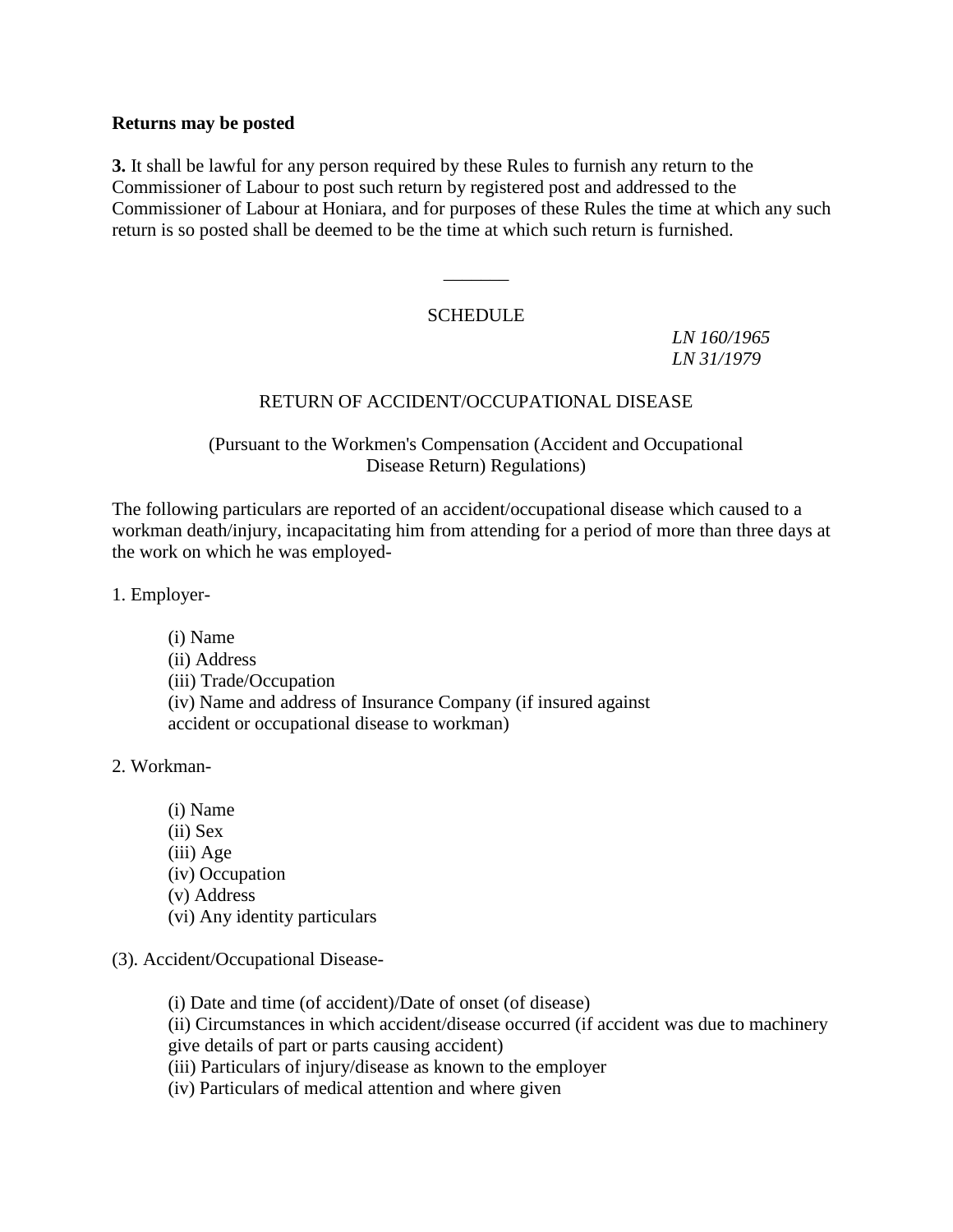(4) Earnings - (Average per month calculated over the past twelve months or for such lesser period as the workman has been employed) -

| Other allowance or regular payment (e.g. bonus, over-time, |
|------------------------------------------------------------|
|                                                            |
|                                                            |
|                                                            |
|                                                            |
| Total earnings per month                                   |

Date …………………………………….. …………………………………

Signature of Employer

TO BE SENT WITHIN SEVEN DAYS OF ACCIDENT TO: The Commissioner of Labour, P.O. Box G. 13, Honiara, Solomon Islands

*LN 137/1991* LN.115/1996

### THE PRESCRIPTION OF SUMS ORDER *(Sections 6, 7, 8, 9, 12 & 31)*

 $\overline{\phantom{a}}$ 

[*6th December 1991*]

 $(16<sup>th</sup> October.1996)$ 

The sums specified in Column III of the Schedule are prescribed as the sums in respect of the matters specified in Column II of the Schedule, and appearing against the relevant sections of the Act set out in Column I of the Schedule.

#### **SCHEDULE**

| <b>COLUMNI</b>           | <b>COLUMN II</b>                                        | <b>COLUMN III</b> |
|--------------------------|---------------------------------------------------------|-------------------|
| Section $6(a)$           | Compensation in case of death                           | 80,000            |
| Section $6(a)$ (proviso) | Minimum amount of Compensation                          | 11,500            |
| Section $6(c)$           | <b>Funeral Expenses</b>                                 | 3,500             |
| Section $7(1)$           | Compensation for permanent total incapacity             | 80,000            |
|                          | Section $7(1)$ (proviso) Minimum amount of Compensation | 11,000            |
| Section 9(1)             | Amount of periodic payments                             | 400<br>per month  |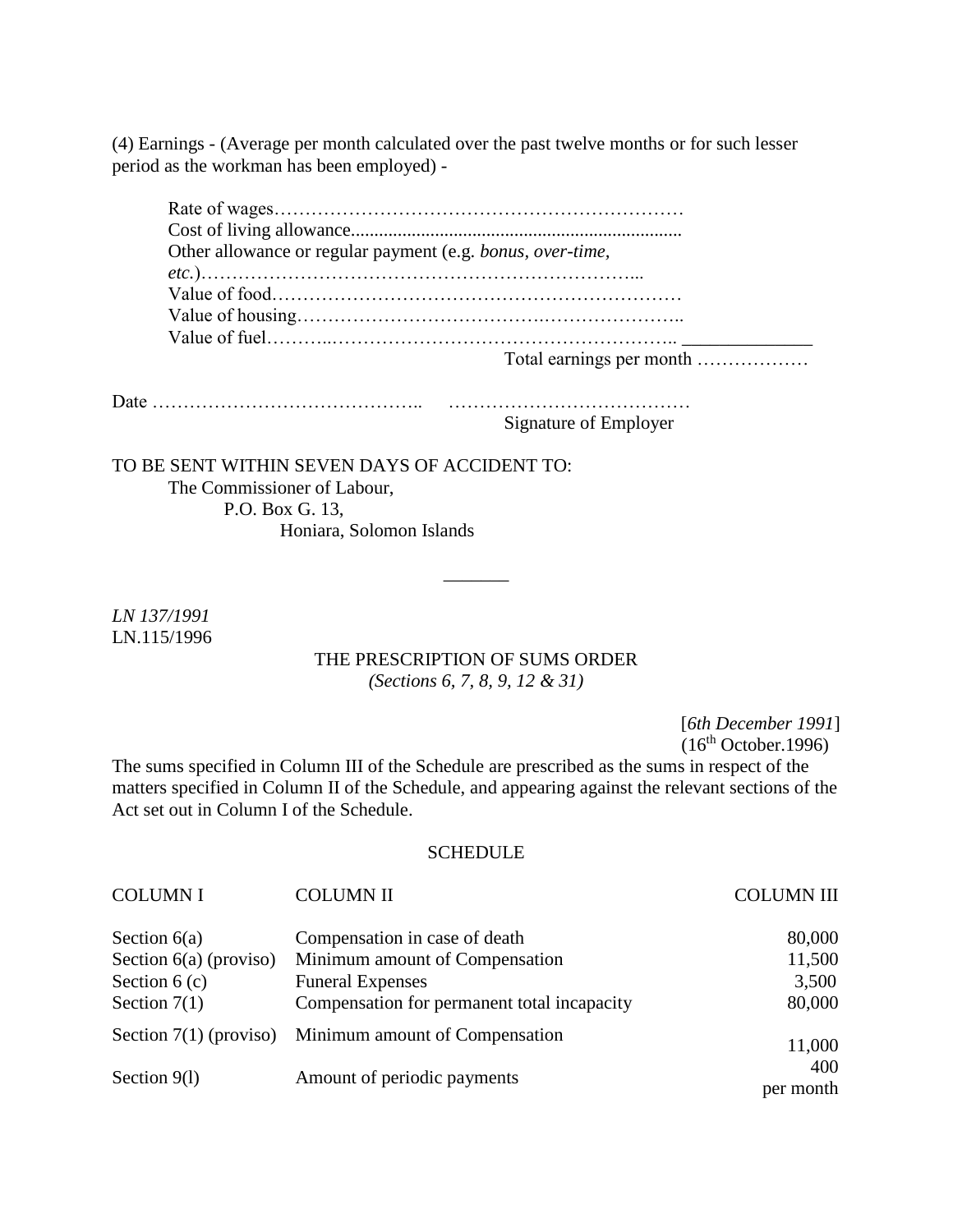| Section $9(1)$ (proviso<br>(ii) | Maximum amount of periodical payments | 1,400<br>per month |
|---------------------------------|---------------------------------------|--------------------|
| Section $12(5)$                 | Minimum amount of earnings            | 400<br>per month   |

### WORKMEN'S COMPENSATION (RULES OF COURT) RULES *(Section 32)*

 $\overline{\phantom{a}}$ 

LN 113/1968

(*21st September 1968*)

*Preliminary*

### **Citation**

**1.** These Rules may be cited as the Workmen's Compensation (Rules of Court) Rules.

### **Interpretation**

**2.** In these Rules, unless the context otherwise requires- "application" means an application referred to in rule 4 of these Rules;

"assessing", in relation to costs, means an undisputed assessment of the amount of the costs incurred in relation to any application;

"Registrar" means the Registrar of the High Court;

"taxing", in relation to costs, means a determination by a Magistrate, after the hearing of all parties concerned therein, of the amount of costs incurred in relation to any application.

### **Forms**

**3.** The forms contained in the Schedule or forms to the like effect shall be used with such variations and modifications as the circumstances may require.

### *Applications*

## **Mode of applications**

**4.**-(1) Any workman or employer who desires the determination of any question arising out of an accident in which compensation is or might be claimed or any application for review of any order for compensation made shall file with the court a written application containing the following particulars -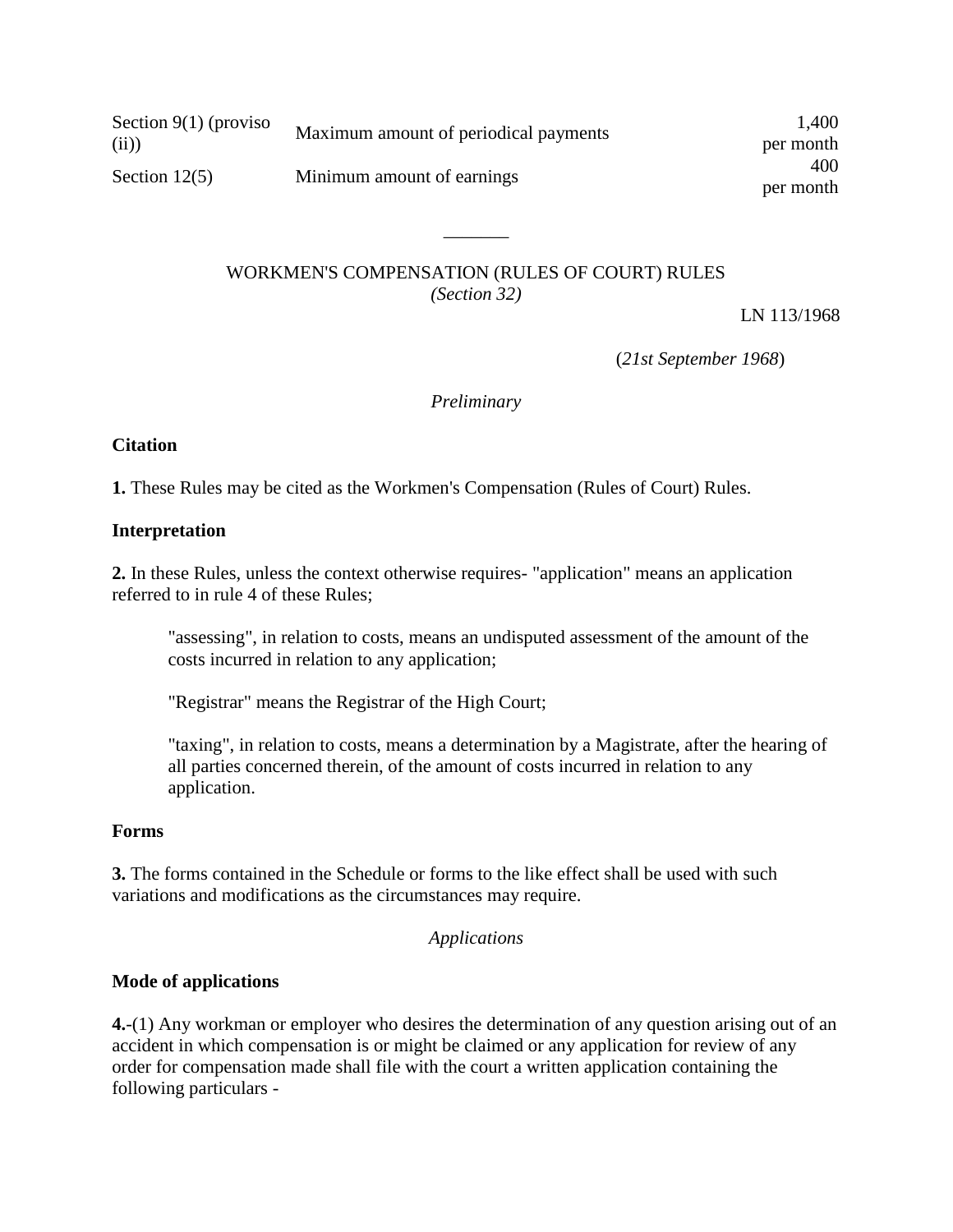*(a)* the name and address of the applicant;

*(b)* the name and address of the respondent;

*(c)* a concise statement of the circumstances in which the application is made and the relief or order which the applicant claims, or the question which he desires to have determined.

(2) If the application be made by an employer, it shall be accompanied by a statement whether he admits his liability to pay compensation or denies such liability, and whether the admission or denial is total or partial, and if he admits or denies liability partially, a statement of the extent to which he admits or denies liability, and in the case of denial of liability, the grounds upon which such denial is based shall be stated.

### **Procedure after lodging application**

**5.**-(1) As soon as may be after an application containing to the satisfaction of the court the particulars required by rule 4 has been filed, the court shall cause a copy thereof to be served upon the respondent together with a notice in Form 1 of the Schedule informing the respondent that he must file with the court such an answer as is specified in paragraph (2) of this rule within the period therein stated, and that in default of his complying with the provisions of that paragraph or of his appearing at the time and place specified in the notice, such order may be made as to the court seems just:

Form 1

Provided that, save with the written consent of the respondent communicated to the court, not less than thirty days shall elapse between the date of the service of the notice upon the respondent and the date fixed for the hearing of the application.

(2) If the respondent intends to oppose an application he shall, not later than thirty days after service upon him of the notice, or within such extended period as the court may in its discretion allow, file with the court a written answer to the application containing a concise statement of the extent of his opposition and the grounds therefor.

(3) The court may, at any time before the determination of the question in dispute and upon such terms as to adjournment or as to costs as it may deem just, allow an application, or any particulars or statement accompanying the same, or any answer thereto, to be amended; and any such amendment shall be lodged with the court in writing and the court shall, so soon as may be, cause a copy of the amendment to be served upon the opposite party.

(4) Costs shall not be awarded personally against the Commissioner of Labour appearing for or otherwise acting on behalf of a worker pursuant to the provisions of section 76 of the Labour Act.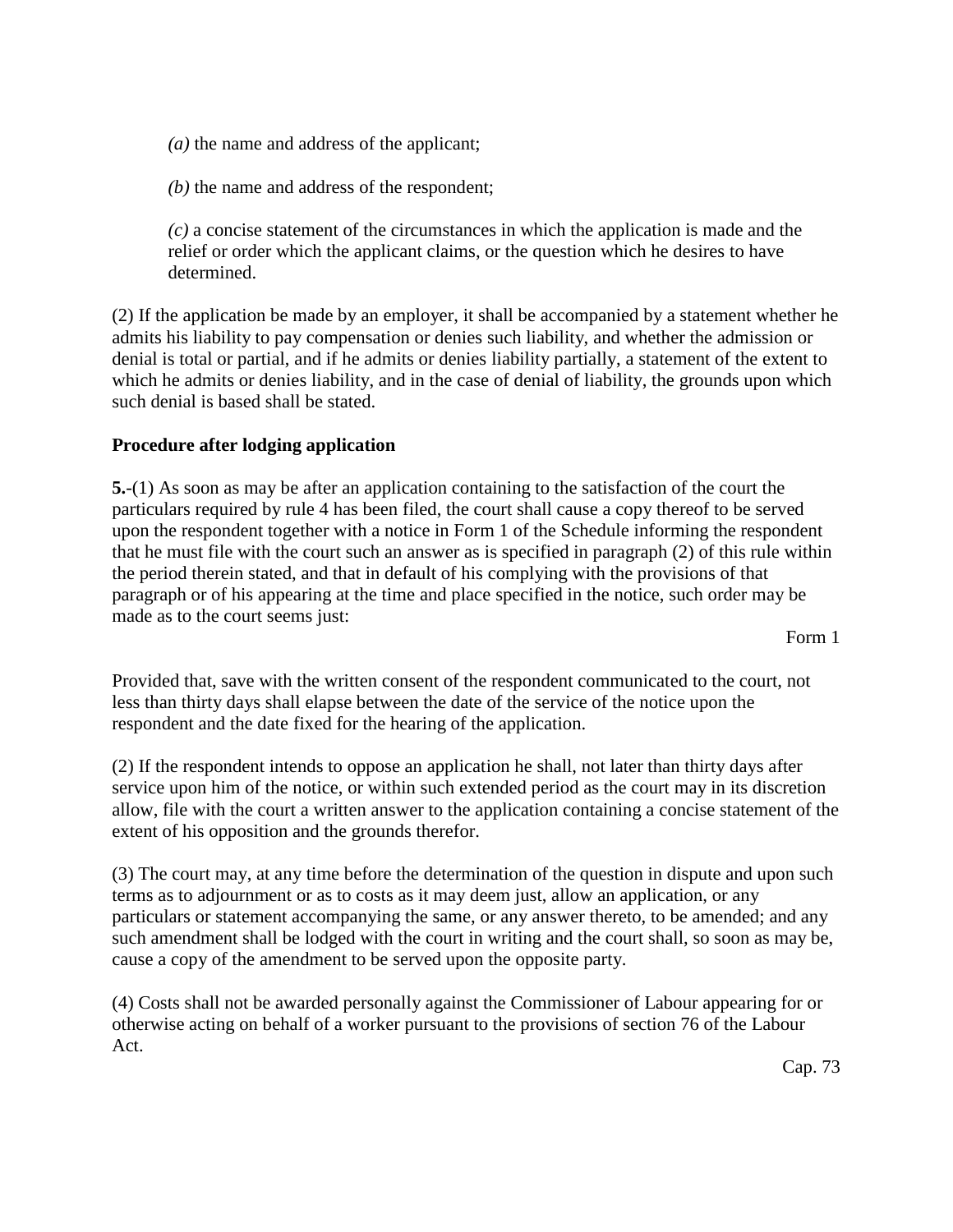## **Request for further particulars**

**6.**- (1) The respondent to any application may, not later than thirty days after he has received notice of the application, file with the court a request in writing that the applicant be required to furnish further particulars of the grounds upon which the application is made, specifying in such request the matters concerning which he requires information; and correspondingly the applicant may, not later than thirty days after he has received a copy of the answer to the application file with the court a request in writing for similar particulars of the grounds upon which the application is opposed.

(2) If any party fails to furnish to the court for transmission to the opposite party the particulars required by any request submitted to him pursuant to the provisions of paragraph (1) of this rule not later than thirty days after the service upon him of such request and in consequence of such failure the hearing of the application is adjourned, the court may order that the costs occasioned by such adjournment shall be paid by the party so in default.

(3) If in the opinion of the court any request for particulars is unnecessary or vexatious, the court may disallow the request and award any costs occasioned thereby against the party making such request.

(4) Costs shall not be awarded personally against the Commissioner of Labour appearing for or otherwise acting on behalf of a worker pursuant to the provisions of section 76 of the Labour Act.

## **Payment into court**

**7.**- (1) A respondent from whom compensation is claimed may pay into court such sum of money as he considers sufficient to cover his liability.

(2) If no greater compensation be awarded on the application than the sum paid into court by the respondent, the court may order that any costs incurred by the respondent, after payment by him of such sum into court, shall be paid by the applicant.

### **Procedure where contractor wishes to intervene**

**8.**-(1) Where a principal has given notice in writing to a contractor of any application for compensation made against the principal, and the contractor wishes to intervene, the contractor shall forthwith file with the court in which the application has been filed a written declaration of his intention to intervene and the court shall so soon as may be serve copies of such declaration upon the applicant and the principal; and thereupon the contractor shall be entitled to take copies of the application and of any other relevant documents then filed with the court in connection with the application.

(2) Where a contractor has filed with the court a declaration of intention to intervene under paragraph (1) of this rule, he shall not later than thirty days, or such longer period as the court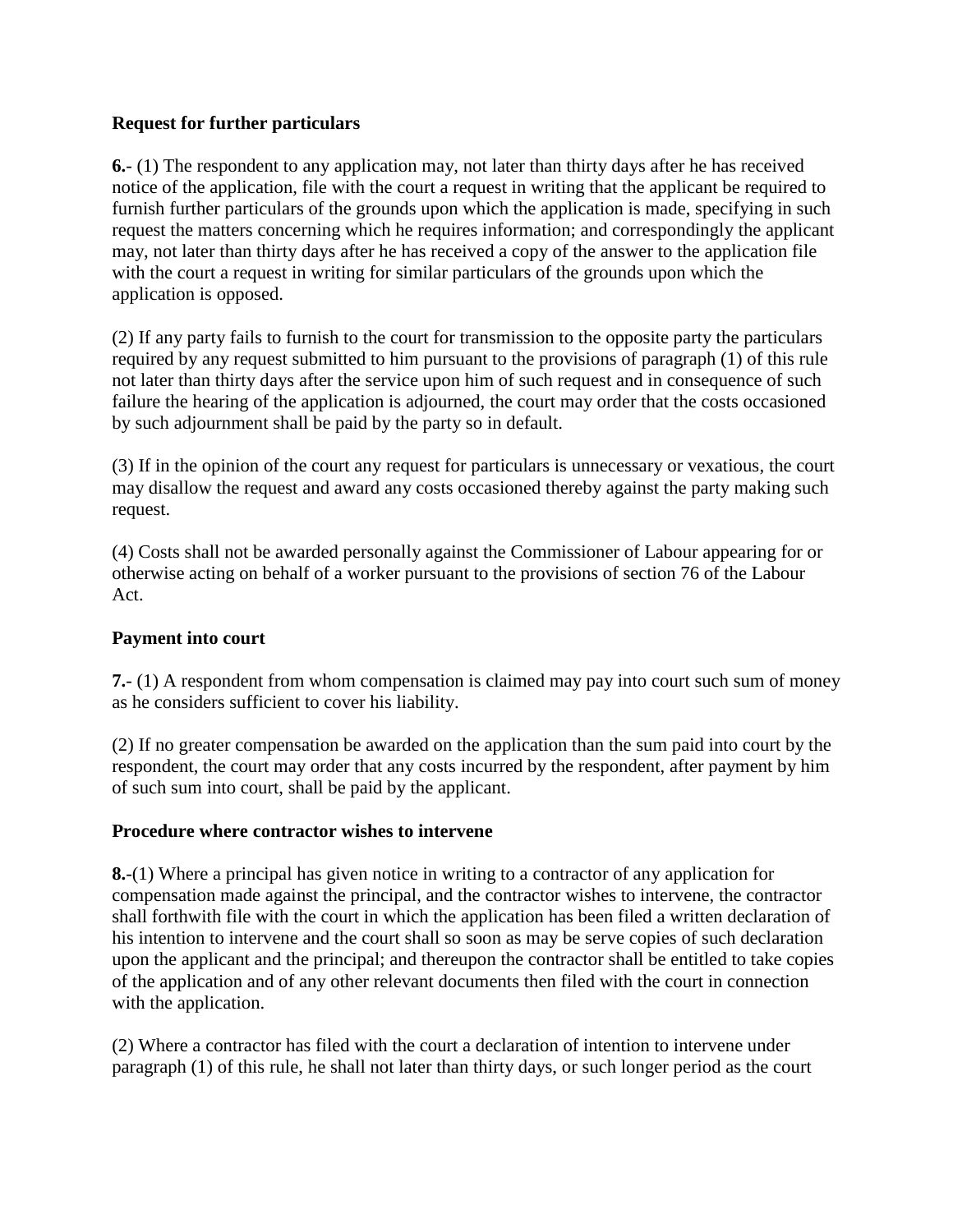may allow, after the service upon him of the notice in writing by the principal referred to in that paragraph, also file with the court an answer to the application.

(3) On hearing the application, the court may either order that the contractor be made a respondent if the court is satisfied that he is entitled so to intervene, or may refuse to make him a respondent and order him to pay any costs incurred by reason of the intervention if the court is satisfied that he is not entitled so to intervene.

## **Disputing contractor to appear before court**

**9.** If any person served with a notice as a contractor wishes to dispute the applicant's claim or his own liability to the principal he shall appear before the court; and in default of his so doing he shall be deemed to admit the validity of any order against the principal, whether such order is made by consent or otherwise, and his own liability to indemnify the principal to the extent of the claim in the notice served on him by the principal.

## **Joinder of interested parties**

**10.** The court may at any stage of the proceedings before the making of the award, upon the request in writing of any person claiming to be an interested party, or of its own motion, order that any person appearing to be interested be joined in the proceedings.

## **Medical and burial expenses**

**11.**- (1) An application to determine what sum shall be payable in respect of medical attendance on, or the burial of, a deceased workman who leaves no dependants shall be made by the personal representative, if any, of the deceased workman, or, if there be no such personal representative, or he fails to make such application, by any person to whom any such expenses are due or the Commissioner of Labour; and in such event any other person known to the applicant to be a person to whom any such expenses are due shall be joined in the application either as an applicant or a respondent.

(2) Where the amount awarded by the court is insufficient to pay such expenses in full, the amount shall be apportioned between the persons to whom such expenses are payable in such manner as the court may direct.

## **Periodical payments**

Form 2 Form 3

**12.** Where upon any application the court orders compensation to be paid by way of periodical payments such order shall be made in Form 2 in the Schedule; and any order revising such firstmentioned order shall be made in Form 3 in the Schedule.

*Special Case*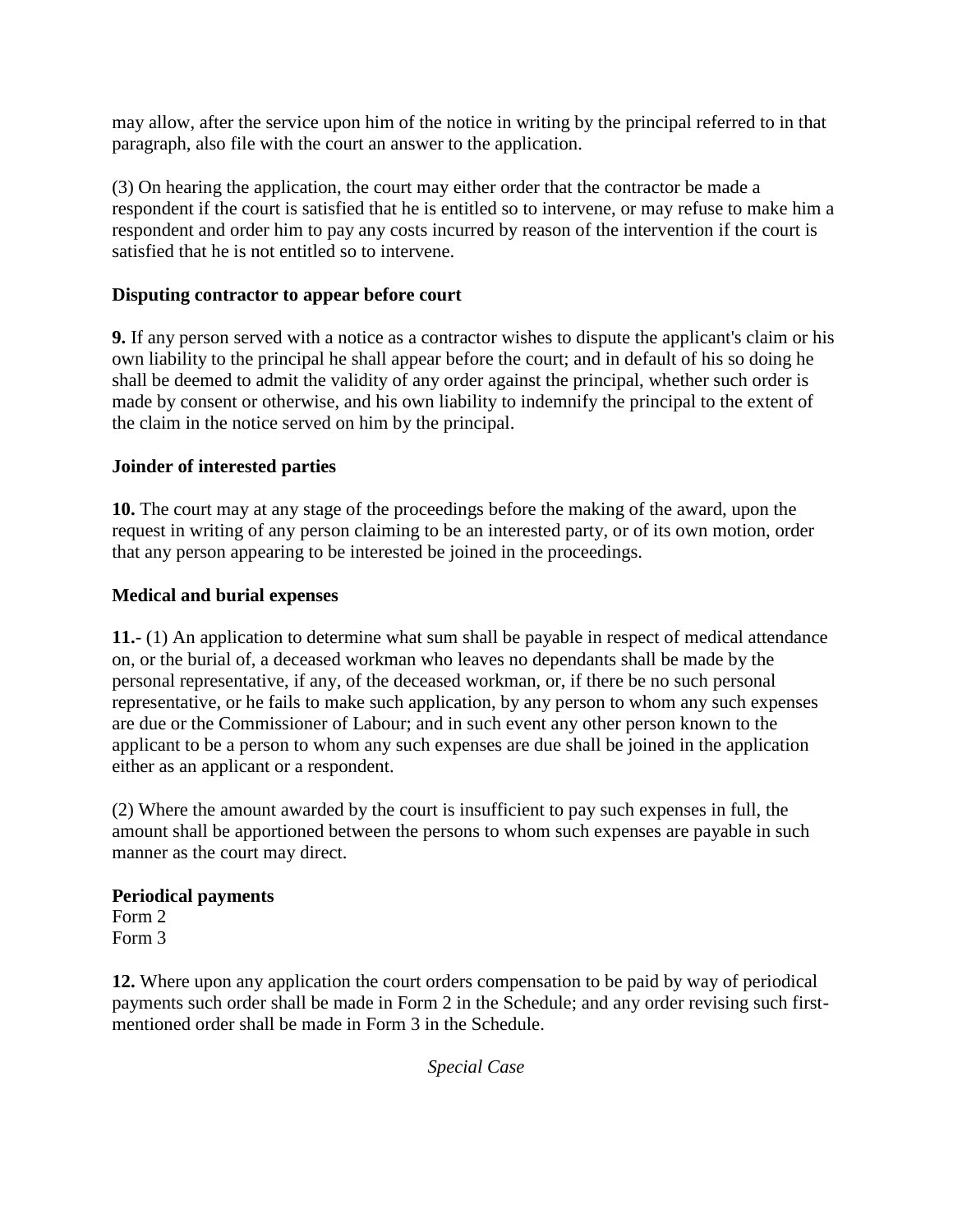### **Special case**

**13.** *(a)* When the court submits any question of law for determination by the High Court, the case shall be divided into paragraphs numbered consecutively, and shall state concisely such facts and refer to such documents as may be necessary to enable the High Court to determine the question of law raised thereby.

*(b)* The case shall be signed by the Magistrate or the clerk of the court, if any, and sent to the Registrar who shall appoint a day, hour and place for the hearing of the special case.

*(c)* The Registrar shall so soon as may be cause notice of hearing to be served upon all parties to the proceedings:

Provided that the service of such notice shall not be less than thirty days before the date of the hearing except with the consent of all parties thereto.

*(d)* Any party to the proceedings shall be entitled to obtain from the Registrar a copy of the special case stated.

*(e)* After the determination of any question by the High Court, the High Court shall remit the case with a memorandum of its decision or direction, as the case may be, to the court submitting the special case.

*(f)* The High Court may at any time remit the special case to the court for restatement or further statement.

*(g)* The costs of the hearing of a special case shall be in the discretion of the High Court and shall form part of the proceedings before the court submitting the special case:

Provided that costs shall not be awarded personally against the Commissioner of Labour appearing for or otherwise acting on behalf of a worker pursuant to the provisions of section 76 of the Labour Act.

Cap. 73

### *Service of Process*

### **General provisions as to service**

**14.**-(1) Service of applications, answers, notices and other documents which are required to be served upon any person in connection with any application shall be served through the court.

(2) Service may be effected-

*(a)* by personal service by court bailiff or messenger or by any police officer or the Commissioner of Labour upon the person to be served or upon his advocate or other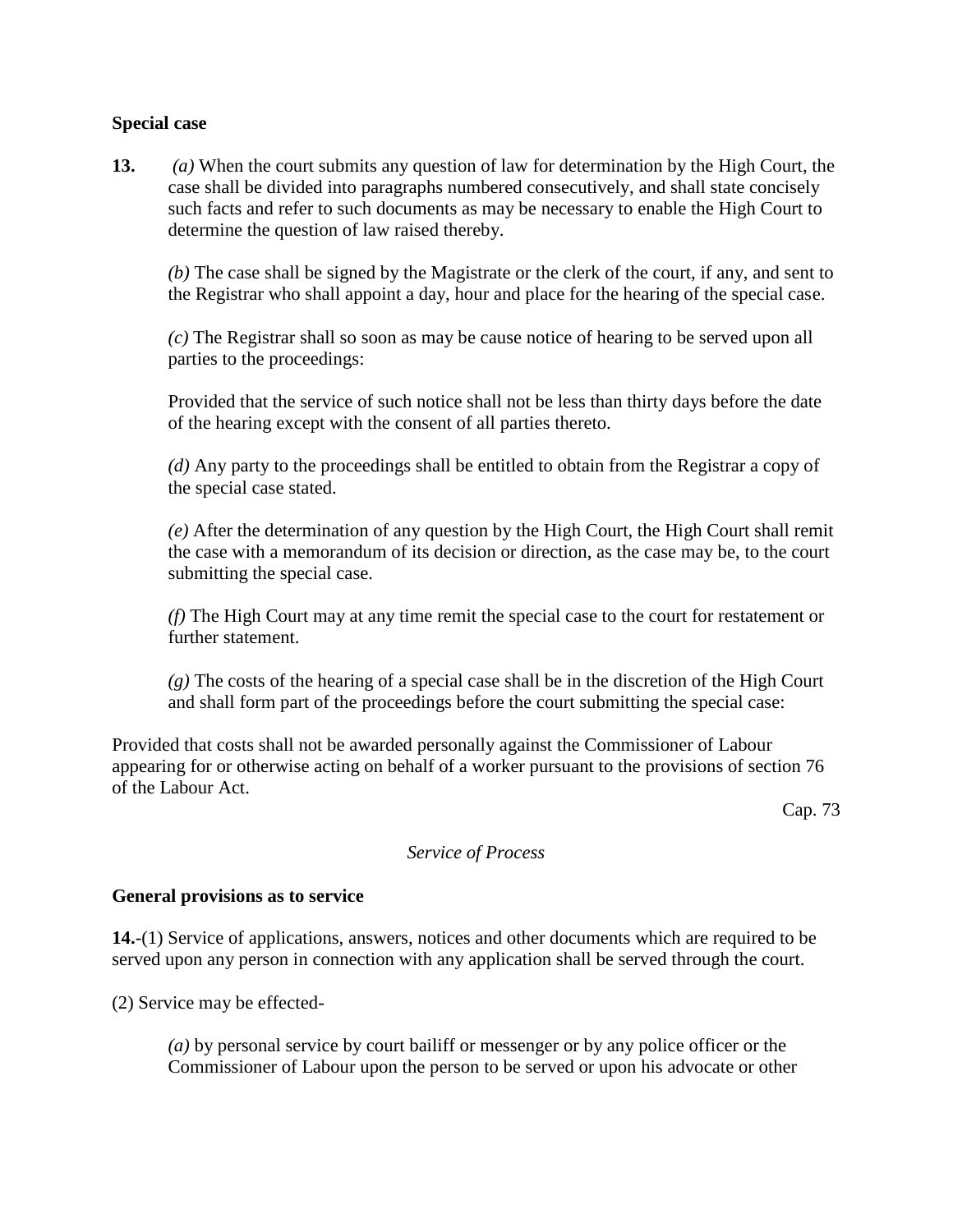agent duly appointed by such person for receipt of service and notified in writing to the court accordingly; or

*(b)* by sending a copy of the document to be served by registered post to the person to be served at an address notified by him to the court as an address for service, or, if no such address be notified, to his place of residence in Solomon Islands if such be known to the court or by reasonable enquiry can be ascertained by the court; and, until the contrary is shown, such document shall be deemed to have been served at the time at which it would be delivered in the ordinary course of post and the cost of postage shall be a cost in the application; or

*(c)* by any other manner in which the court may, in any particular case, direct that service shall be effected.

(3) In the case of any application in respect of which an application, answer, notice or other document needs to be served upon any person outside Solomon Islands, the provisions of Order 11 of the High Court (Civil Procedure) Rules, 1964, shall apply as if such application, answer, notice or other document were a document requiring to be served in a civil or commercial cause or matter to which the said Order relates.

(4) In the case of any application referred to in paragraph (3) of this rule, the application shall be removed for determination into the High Court.

*Fees*

### **Fees**

**15.** No fees shall be payable in respect of any application made or proceeding instituted pursuant to any of the provisions of the Act.

\_\_\_\_\_\_\_\_

**SCHEDULE** *(Rule 3)*

### FORM 1 *(Rule 5 (I))*

## WORKMEN'S COMPENSATION (RULES OF COURT) RULES

## NOTICE TO RESPONDENT AS TO APPLICATION

### IN THE MAGISTRATE'S COURT OF SOLOMON ISLANDS

Case No. In the matter of an Applicant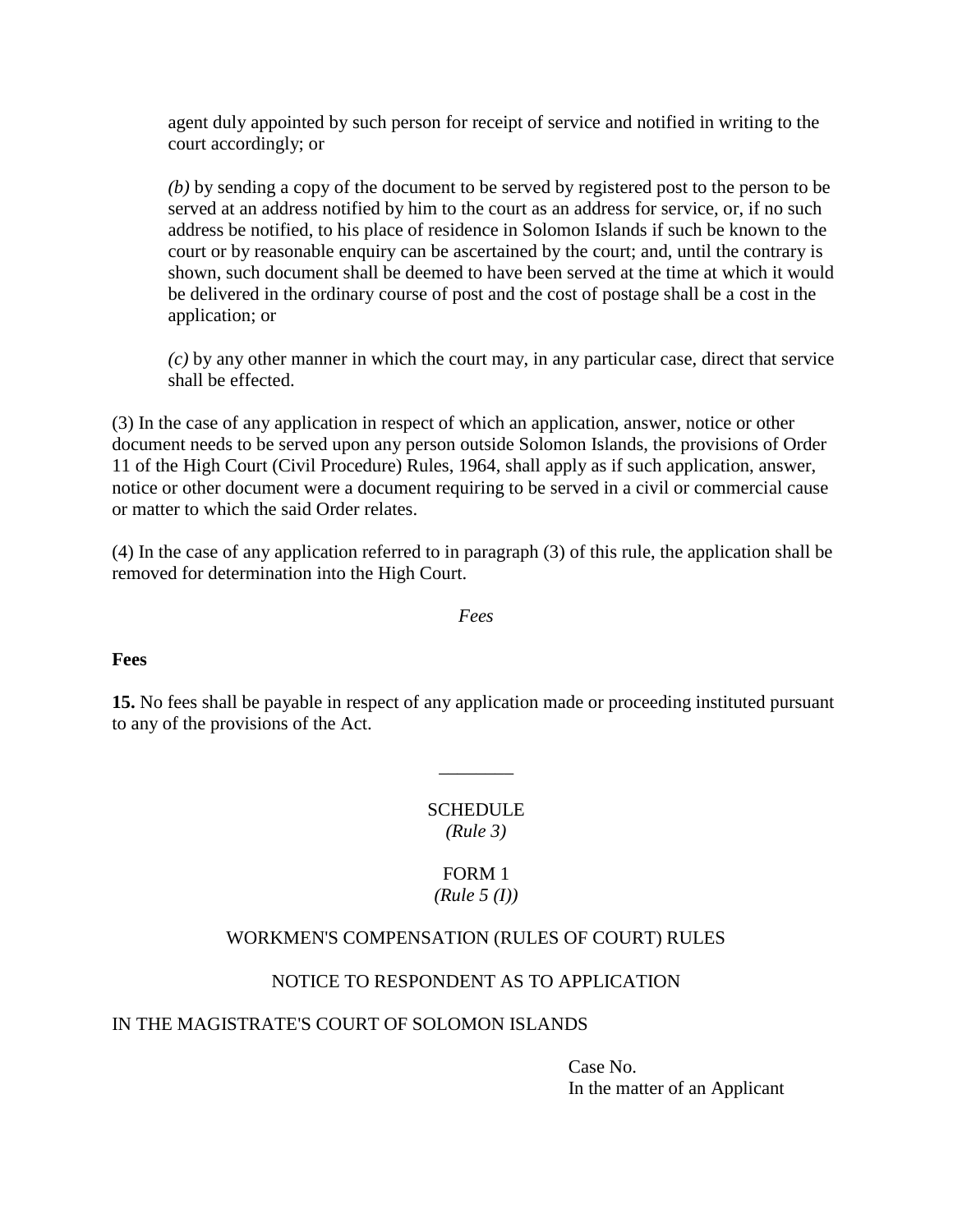BETWEEN:

Applicant

AND:

Respondent

To

Address

Take notice that, if you intend to oppose the application, of which a copy is served upon you herewith, you must file with this court, within thirty days after the service of this notice upon you, a written answer thereto containing a concise statement of the extent of your opposition and the grounds therefor.

And further take notice that

the ………………… day of ………………… 19… at ……………….. o'clock in the ………………. noon, or so soon thereafter as the application can be heard at the Magistrate's Court at ………………………… has been fixed as the time and place for the hearing of the application and that in default of your filing with the said court within the time aforesaid a written answer as herein required, or of your appearing at the said time and place fixed for the hearing of the application, such order may be made as the court deems just and expedient.

Dated this ………….. day of ………….. 19…

Magistrate or Clerk of Court

## *FORM 2 (Rule 12)*

 $\overline{\phantom{a}}$ 

## WORKMEN'S COMPENSATION (RULES OF COURT) RULES

## ORDER FOR PERIODICAL PAYMENTS

## IN THE MAGISTRATE'S COURT OF SOLOMON ISLANDS

Case No. In the matter of an Application

## BETWEEN:

Applicant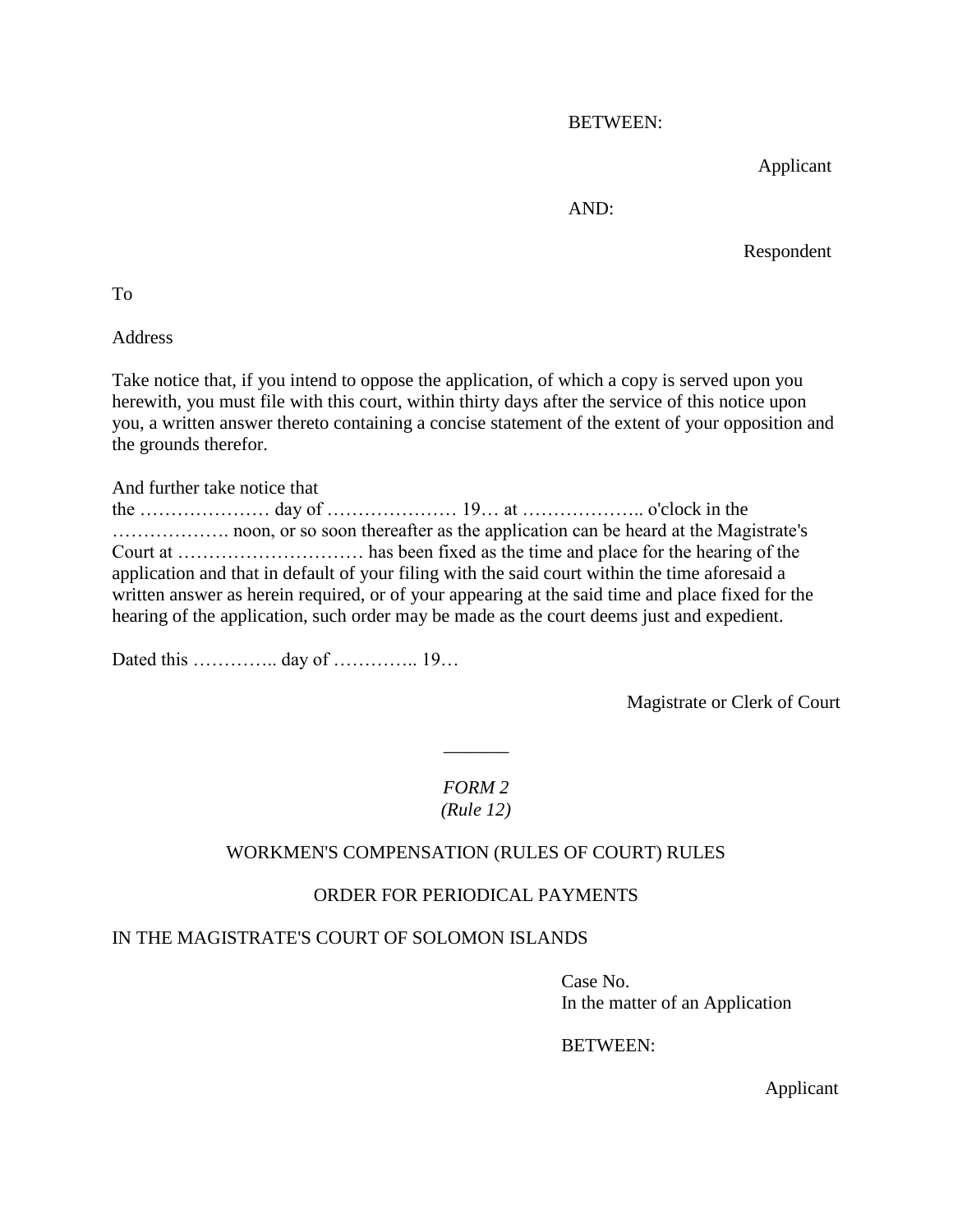### AND:

Respondent

It is ordered that  $(1)$  …  $\ldots$   $\ldots$   $\ldots$   $\ldots$   $\ldots$   $\ldots$   $\ldots$  do forthwith pay to  $(2)$   $\ldots$   $\ldots$   $\ldots$ at (3) …………………… the taxed or assessed costs of an application heard on the …….. day of ……….. 19… and the sum of \$........... being …………………. the amount now due from the said  $(1)$  … ……….. to the said  $(2)$  … …… in respect of a monthly payment of \$… from the … day of ............... 19... being the date of injury, to the date of the order; and do further pay at the same place on every day from the date of this order, until otherwise ordered, the sum of \$....

Dated this ………………… day of …………… 19…

Magistrate or Clerk of Court

(1) Employer's name and address. (2) Workman's name and address. (3) Place where payment is to be made.

# FORM 3

 $\overline{\phantom{a}}$ 

### *(Rule 12)*

#### WORKMEN'S COMPENSATION (RULES OF COURT) RULES

#### ORDER ON REVISION OF ORDER/AGREEMENT FOR PERIODICAL PAYMENT

#### IN THE MAGISTRATE'S COURT OF SOLOMON ISLANDS

Case No. In the matter of an Application

#### BETWEEN:

Applicant

#### AND:

Respondent

Before …………………………………………………………………………………………….. on the ………. day of ………………….. 19… Upon application for revision of the Order for periodical payments made the ……. day of …… 19… (or agreement arrived at between the said parties on the ……. day of ……… 19…) and upon hearing the evidence given by …………..